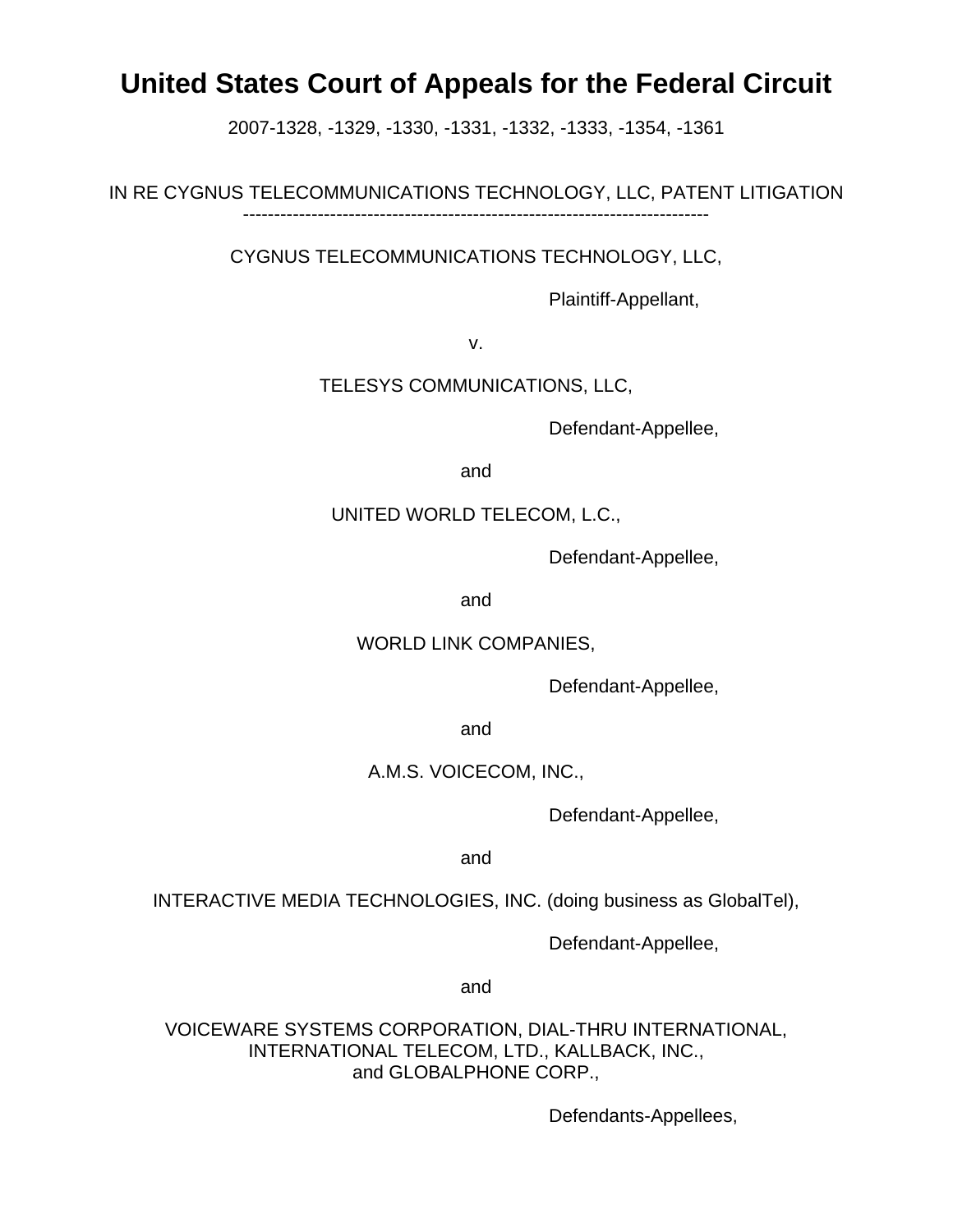and

AMERICOM COMMUNICATIONS and AMERICOM, INC.,

Defendants-Appellees,

and

TELCAN INCORPORATION, ANDREW KAWESKI, MAXTEL COMMUNICATIONS, ALLIANCE CALLBACK COMMUNICATIONS, and ACCESS NETWORK SERVICES,

Defendants.

------------------------------------------------------------------------------------------------------------

2008-1023

IN RE CYGNUS TELECOMMUNICATIONS TECHNOLOGY, LLC, PATENT LITIGATION

CYGNUS TELECOMMUNICATIONS TECHNOLOGY, LLC,

Plaintiff-Appellant,

v.

AT&T CORP.,

Defendants-Appellees.

John P. Sutton, of San Francisco, California, argued for plaintiff-appellant.

John C. Carey, Carey Rodriquez Greenberg & Paul, LLP, of Miami, Florida, and Gregory B. Wood, Fulbright & Jaworski, L.L.P., of Los Angeles, California, argued for all defendants-appellees.

Matthew F. McGahren, McGahren, Gaskill & York, LLC, of Norcross, Georgia, for defendant-appellee Telesys Communications, LLC. Of counsel was Gregory B. Wood, Fulbright & Jaworski, L.L.P., of Los Angeles, California.

 John C. Carey, Carey Rodriquez Greenberg & Paul, LLP, of Miami, Florida, for defendant-appellee United World Telecom, L.C. Of counsel was Allison J. Cammack. Also of counsel was Gregory B. Wood, Fulbright & Jaworski, L.L.P., of Los Angeles, California.

Thomas T. Tamlyn, Jr., Yeskoo Hogan & Tamlyn, LLP, of New York, New York, for defendant-appellee World Link Companies. Of counsel was Gregory B. Wood, Fulbright & Jaworski, L.L.P., of Los Angeles, California.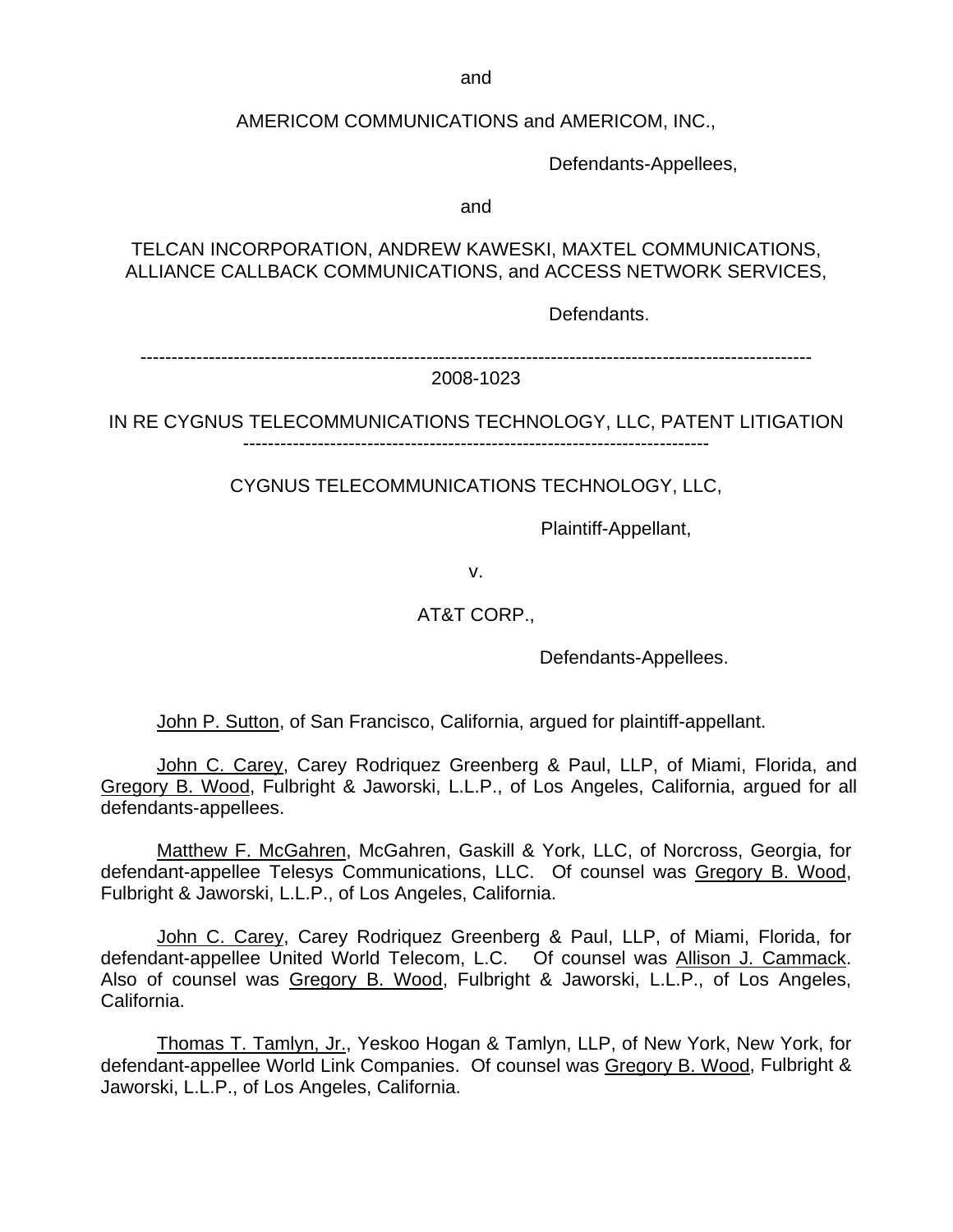Peter S. Canelias, of New York, New York, for defendant-appellee A.M.S. Voicecom, Inc. Of counsel was Gregory B. Wood, Fulbright & Jaworski, L.L.P., of Los Angeles, California.

Kieran P. Fallon, Kieran P. Fallon, P.A., of Miami, Florida, for defendant-appellee Interactive Media Technologies, Inc. (d/b/a GlobalTel). Of counsel was Gregory B. Wood, Fulbright & Jaworski, L.L.P., of Los Angeles, California.

John F. Mardula, Roberts, Mardula & Wertheim, LLC, of Reston, Virginia, for defendants-appellees Voiceware Systems Corporation, et al. Of counsel was Gregory B. Wood, Fulbright & Jaworski, L.L.P., of Los Angeles, California.

Jeffrey L. Silvestrini, Cohne Rappaport & Segal, P.C., of Salt Lake City, Utah, for defendants-appellees AmeriCom Communications, et al. Of counsel was Gregory B. Wood, Fulbright & Jaworski, L.L.P., of Los Angeles, California.

Gregory B. Wood, Fulbright & Jaworski, L.L.P., of Los Angeles, California, argued for defendant-appellee AT&T Corp. With him on the brief were Joseph P. Zammit, of New York, New York, and Jonathan S. Franklin, of Washington, DC.

Appealed from: United States District Court for the Northern District of California

Judge Ronald M. Whyte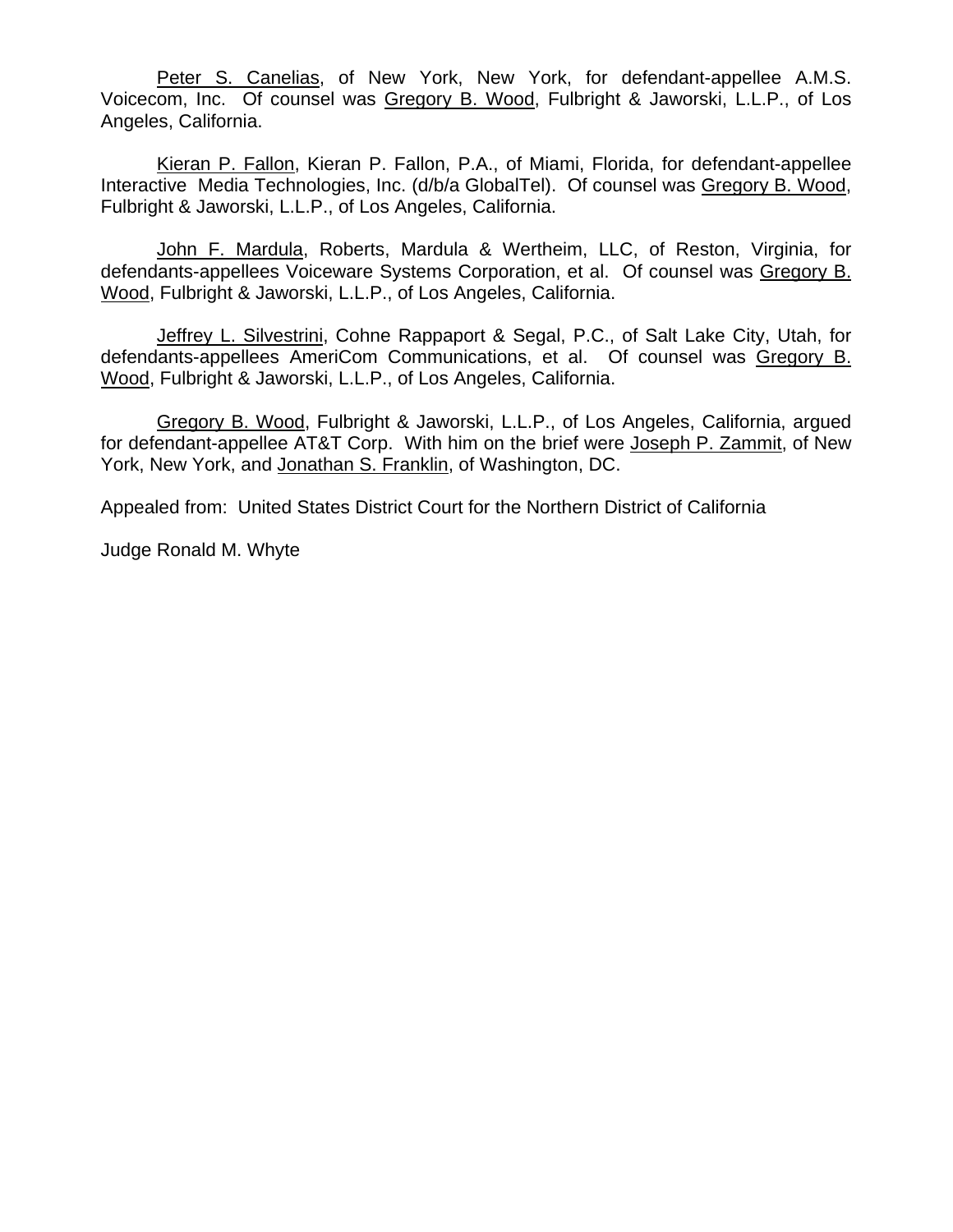# **United States Court of Appeals for the Federal Circuit**

2007-1328, -1329, -1330, -1331, -1332, -1333, -1354, -1361

IN RE CYGNUS TELECOMMUNICATIONS TECHNOLOGY, LLC, PATENT LITIGATION

---------------------------------------------------------------------------

CYGNUS TELECOMMUNICATIONS TECHNOLOGY, LLC,

Plaintiff-Appellant,

v.

TELESYS COMMUNICATIONS, LLC,

Defendant-Appellee,

and

UNITED WORLD TELECOM, L.C.,

Defendant-Appellee,

and

#### WORLD LINK COMPANIES,

Defendant-Appellee,

and

#### A.M.S. VOICECOM, INC.,

Defendant-Appellee,

and

INTERACTIVE MEDIA TECHNOLOGIES, INC. (doing business as GlobalTel),

Defendant-Appellee,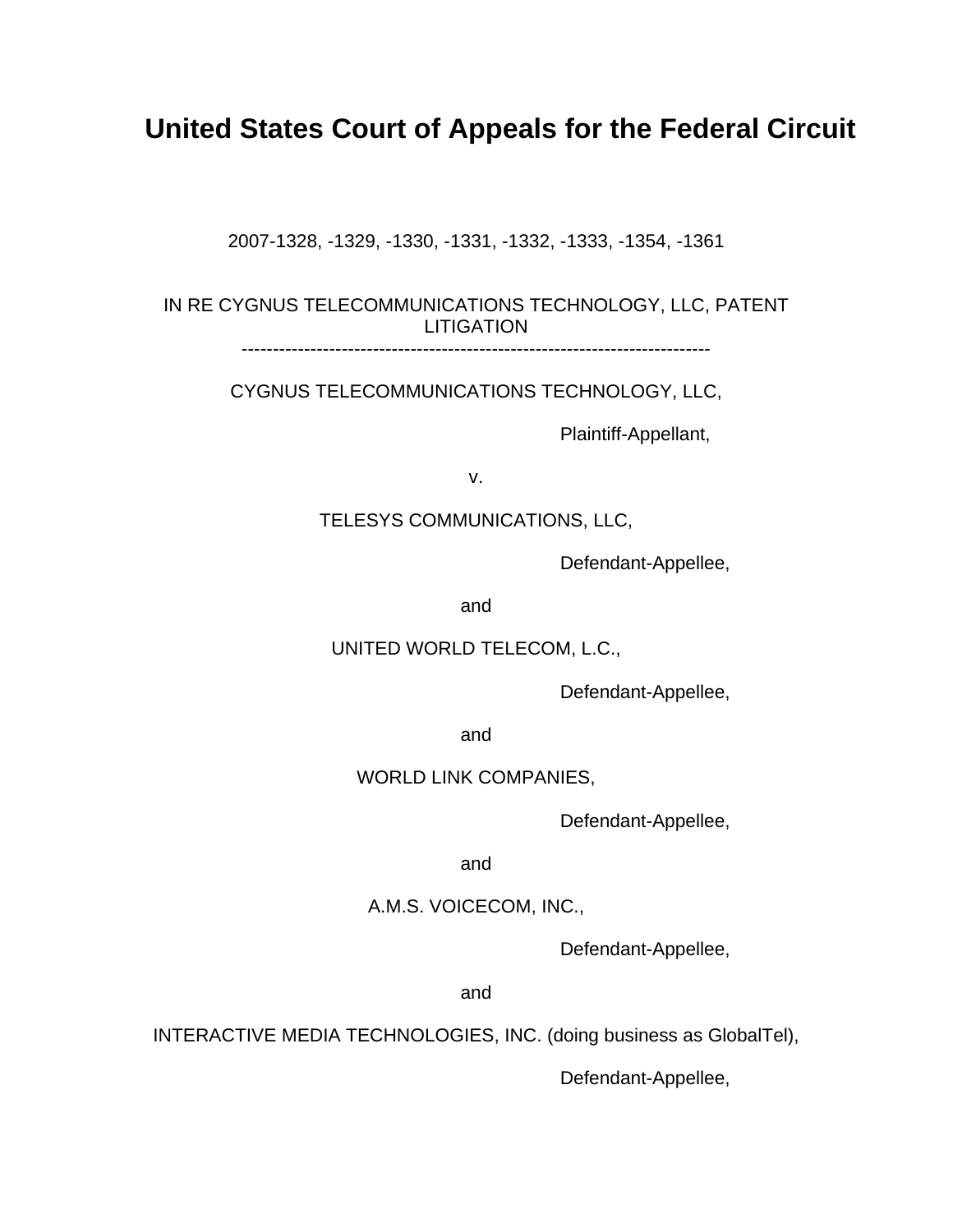and

#### VOICEWARE SYSTEMS CORPORATION, DIAL-THRU INTERNATIONAL, INTERNATIONAL TELECOM, LTD., KALLBACK, INC., and GLOBALPHONE CORP.,

Defendants-Appellees,

and

#### AMERICOM COMMUNICATIONS and AMERICOM, INC.,

Defendants-Appellees,

and

### TELCAN INCORPORATION, ANDREW KAWESKI, MAXTEL COMMUNICATIONS, ALLIANCE CALLBACK COMMUNICATIONS, and ACCESS NETWORK SERVICES,

Defendants.

Appeal from the United States District Court for the Northern District of California, in M:02-CV-01423, case nos. 03-CV-3378, 03-CV-03596, 03-CV-4003, 03-CV-03594, 02-CV-00142, 02-CV-00145, and 04-CV-04359, Judge Ronald M. Whyte.

--------------------------------------------------------------------------------------------------------------------

2008-1023

## IN RE CYGNUS TELECOMMUNICATIONS TECHNOLOGY, LLC, PATENT LITIGATION

---------------------------------------------------------------------------

CYGNUS TELECOMMUNICATIONS TECHNOLOGY, LLC,

Plaintiff-Appellant,

v.

AT&T CORP.,

Defendant-Appellee.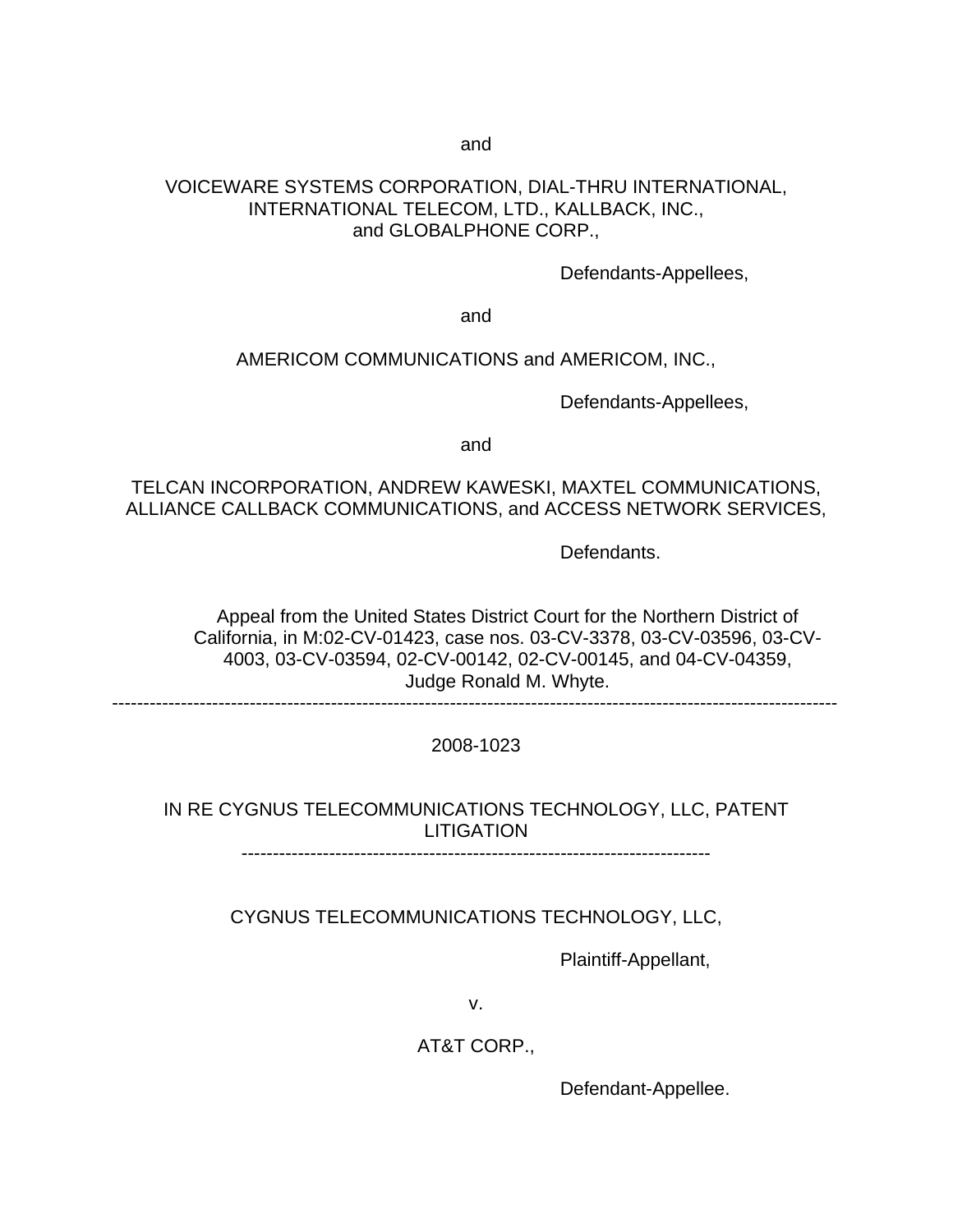Appeal from the United States District Court for the Northern District of California, in M:02-CV-01423, case no. 04-CV-4247, Judge Ronald M. Whyte.

DECIDED: August 19, 2008

\_\_\_\_\_\_\_\_\_\_\_\_\_\_\_\_\_\_\_\_\_\_\_\_\_\_\_

\_\_\_\_\_\_\_\_\_\_\_\_\_\_\_\_\_\_\_\_\_\_\_\_\_\_\_

Before NEWMAN and BRYSON, Circuit Judges, and POGUE, Judge.<sup>[\\*](#page-5-0)</sup>

BRYSON, Circuit Judge.

1

Cygnus Telecommunications Technology, LLC, has filed two appeals from a final judgment in this multidistrict litigation proceeding. In the first, Cygnus has appealed from a judgment in favor of Telesys Communications, LLC, and seven other defendants (the "Telesys defendants"). In the second, Cygnus has appealed from a judgment in favor of defendant AT&T Corp. In both cases, Cygnus appeals from the district court's grant of summary judgment that U.S. patent numbers 5,883,964 and 6,035,027 are invalid under the on-sale bar of 35 U.S.C. § 102(b). In addition, in the case against AT&T, Cygnus appeals from the district court's summary judgment of noninfringement and the dismissal of Cygnus's trade secret misappropriation claims. We affirm the judgment in all respects in both appeals.

I

In the late 1980s, placing a telephone call from the United States to a foreign country was typically less expensive than placing the same call from the foreign country

<span id="page-5-0"></span>The Honorable Donald C. Pogue, Judge, United States Court of International Trade, sitting by designation.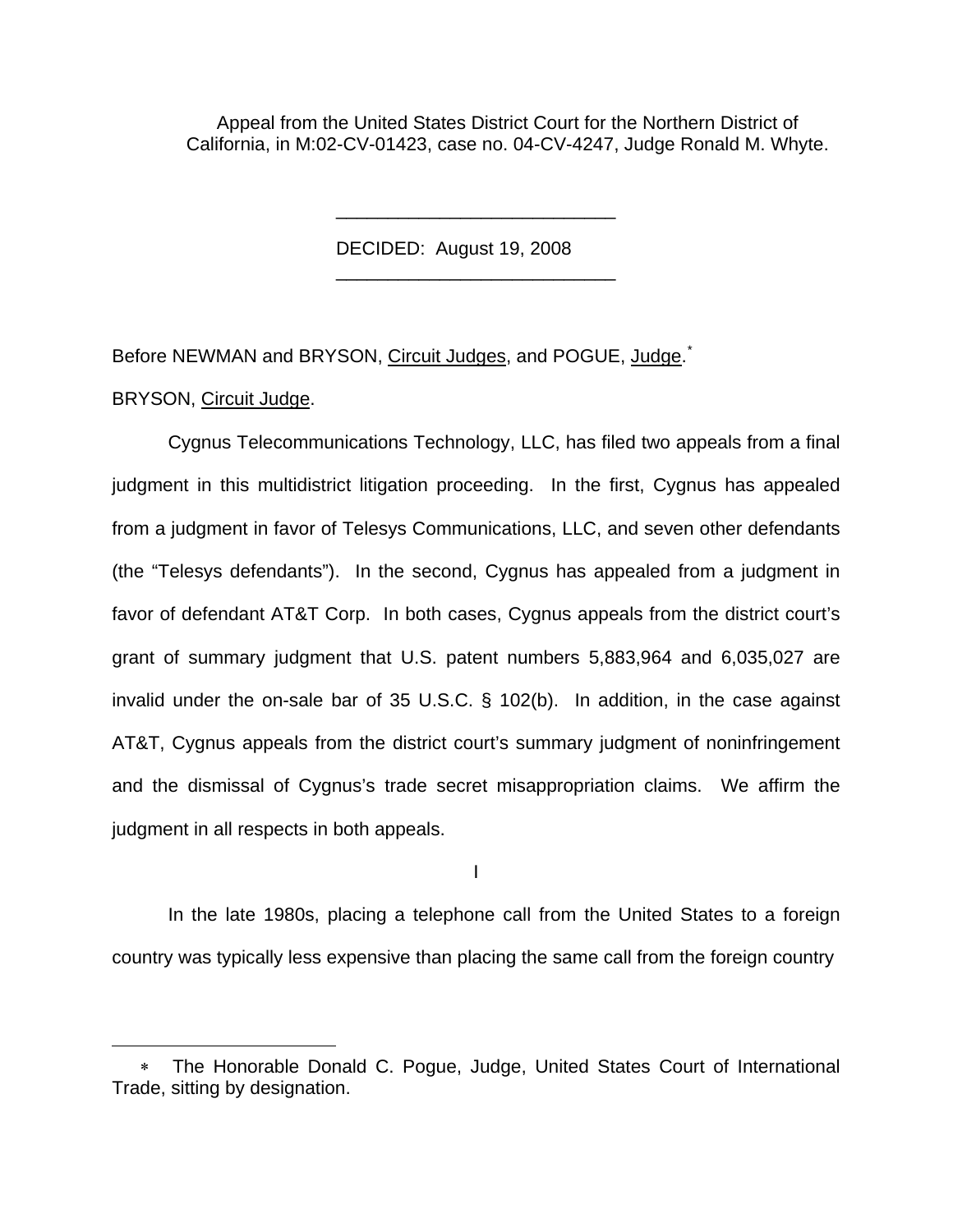to the United States. In 1988, James Alleman founded Paragon Services International, Inc., and began to develop systems designed to take advantage of that cost differential. Mr. Alleman first attempted to do so through what he called the "black box" system. That system allowed a user in a foreign country to purchase a dedicated line that was attached to a "black box" in the United States. The foreign user would place a call on the dedicated line and then promptly terminate the call. The black box would then call the user back using the less expensive U.S. billing rate. The user would then dial the desired destination number, and the black box would place that call and bridge the two lines together. The effect was to allow a person overseas to initiate a call to the United States, but for the call to originate in the United States for billing purposes so as to take advantage of the lower U.S. billing rates. The problem with that system was that it was expensive to maintain, since it required a dedicated line for each foreign user.

Mr. Alleman subsequently developed a system to carry out the same process by using a computer rather than the black box. He created a prototype of the new system on a 386 computer ("the 386 system"). Instead of having a dedicated line for each user, the 386 system identified users by reference to the international telephone numbers from which they made their initial calls. Part of the user's telephone number would be passed along to the 386 system by the telephone company's local exchange carrier. The 386 system would use that information to search its database and identify the foreign user. The system would then terminate the call from the user and promptly call the user back. The user could subsequently enter the number of its desired destination call, and the 386 system would place that call from within the United States and bridge the two calls together.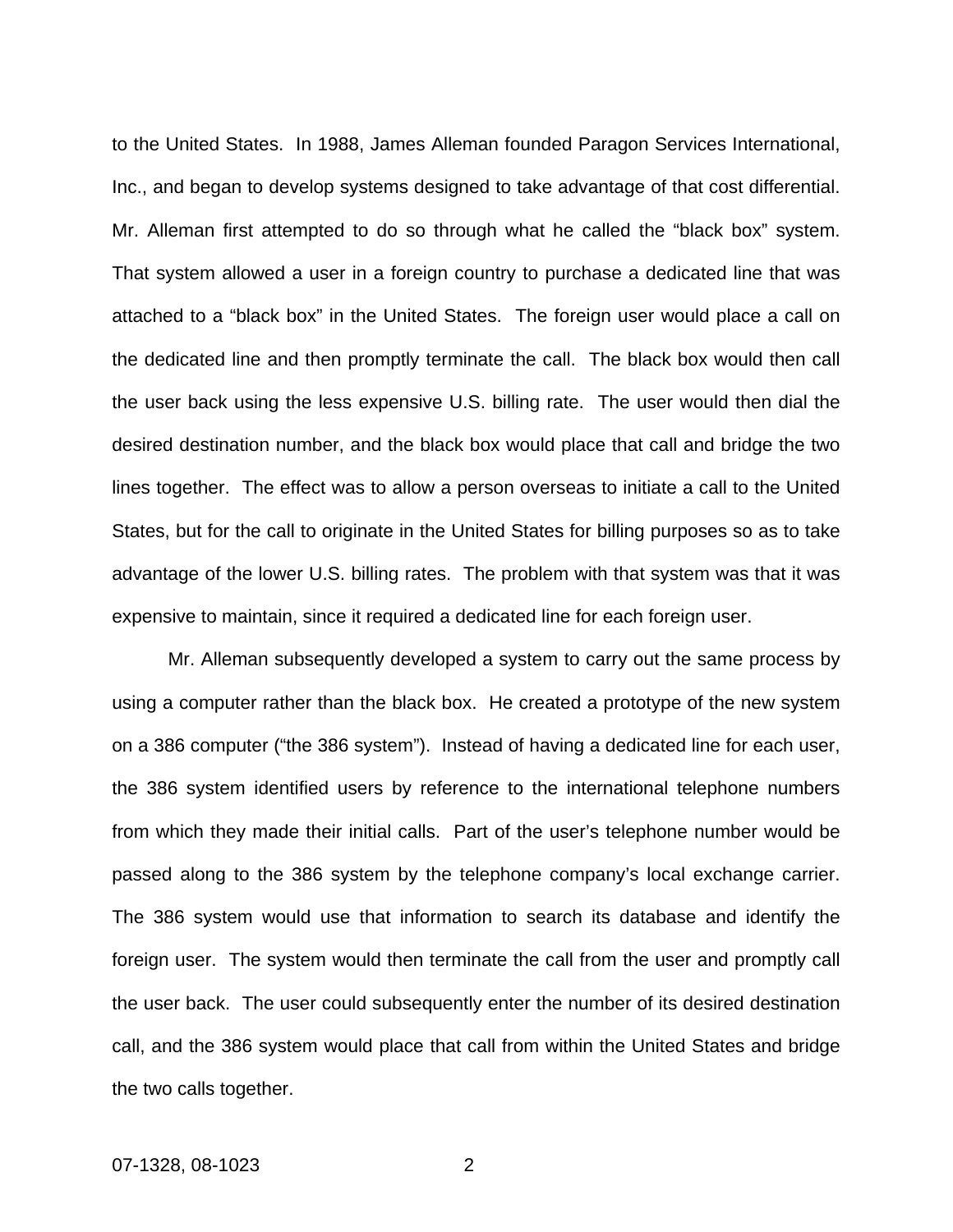Mr. Alleman asserts that in order to develop the software necessary for the 386 system, he worked with a computer engineer named Jim Gunther. Throughout the development process, Mr. Alleman also worked with several individuals overseas who first used the black box system and then used the 386 system. Mr. Alleman described two of those individuals, Theo Brenner and Fadi Ghandour, as "beta-testers" who helped him troubleshoot the 386 system. Those individuals were also regularly invoiced for the cost of their telephone calls. During that period, Mr. Alleman had discussions with another telecommunications company, Call Interactive, as to how they could implement and market his invention on a commercial scale.

Mr. Alleman filed a patent application for his computerized callback system on April 24, 1992. The application led to the issuance of U.S. Patent No. 5,883,964 ("the '964 patent") and its successor, U.S. Patent No. 6,035,027 ("the '027 patent"). Paragon's successor-in-interest, Cygnus, later brought infringement suits against the defendants-appellees alleging infringement of both patents. The various actions were ultimately transferred and consolidated into a single multidistrict proceeding before the United States District Court for the Northern District of California. On November 24, 2004, AT&T moved to dismiss Cygnus's trade secret misappropriation claim under Fed. R. Civ. P. 12, arguing that it was barred by the statute of limitations. After permitting Cygnus to amend its complaint, the district court granted AT&T's motion.

On October 27, 2006, AT&T filed a motion on behalf of all defendants for summary judgment of invalidity based on prior public use and commercial sales of the subject matter of the patents. Several of the defendants also filed motions for summary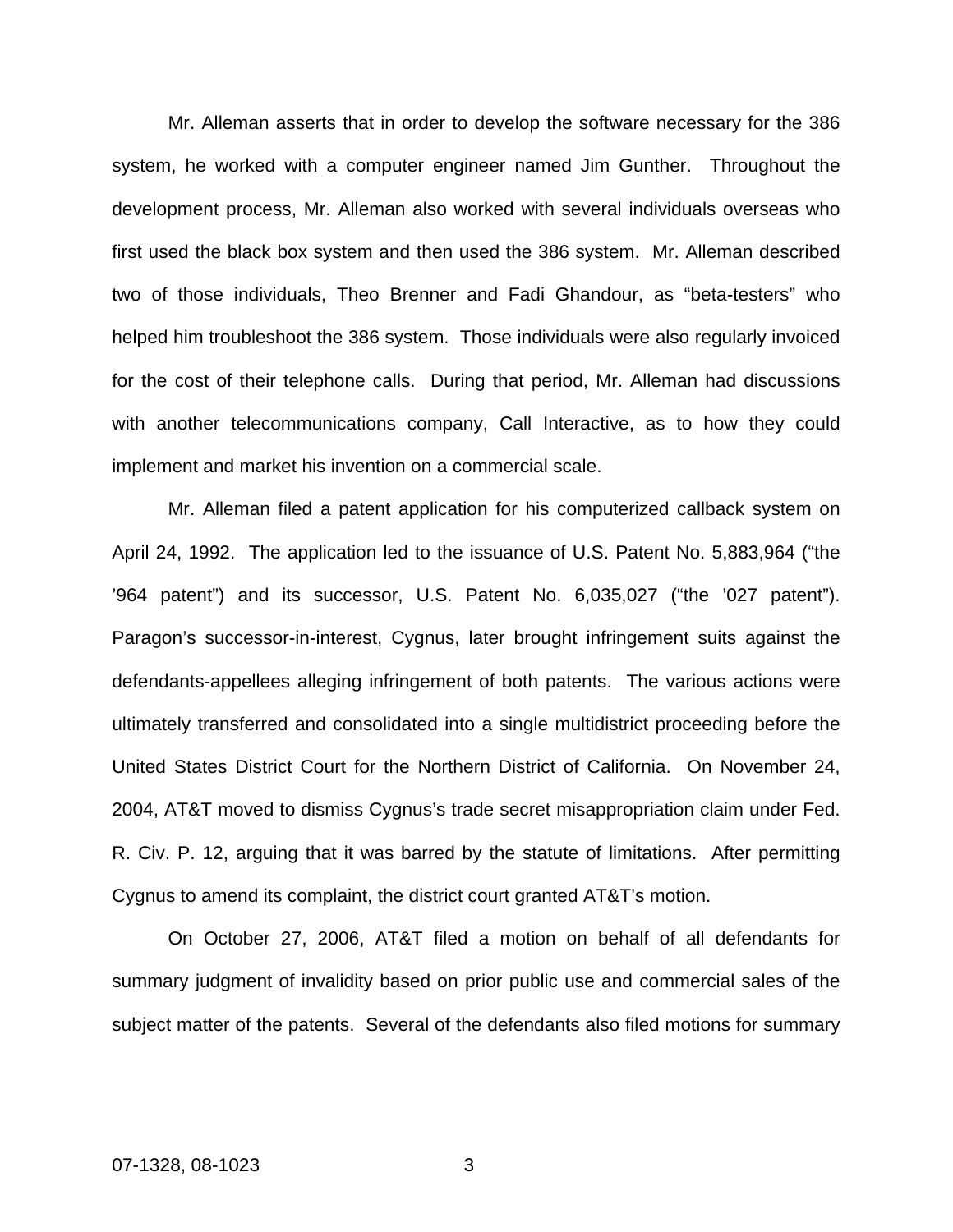judgment of noninfringement. The district court granted the invalidity and noninfringement motions and entered a final judgment on March 30, 2007.

II

On appeal, the defendants first assert that Cygnus is collaterally estopped from challenging the invalidity of the '964 and '027 patents under section 102(b) because it failed to appeal the district court's entry of final judgment against one defendant in the multidistrict litigation below. The defendant to which the appellees point is Heritage Communications Corp., which was granted summary judgment but which was not included in Cygnus's appeal.

It is a firmly established principle that a judgment of a patent invalidity in one case can collaterally estop the patent owner from contesting invalidity in a subsequent case, as long as the patent owner had a "full and fair opportunity to litigate the validity of the patent" in the first case. Miss. Chem. Corp. v. Swift Agric. Chems. Corp., 717 F.2d 1374, 1379 (Fed. Cir. 1983); see also Blonder-Tongue Labs., Inc. v. Univ. of Ill. Found., 402 U.S. 313, 333 (1971). The defendants, however, seek to extend that principle to a setting in which it has no application.

Because the multiple actions filed against various defendants were all consolidated in a single MDL proceeding, we believe that for purposes of analysis of preclusion doctrines, the proceeding is most logically viewed as a single, multidefendant lawsuit. From that perspective, the defendant's collateral estoppel argument, reduced to its essentials, is that if a court enters a judgment of patent invalidity against a patentee in a multi-defendant action, and the patentee appeals that judgment against fewer than all of the defendants, the appellees can invoke collateral estoppel based on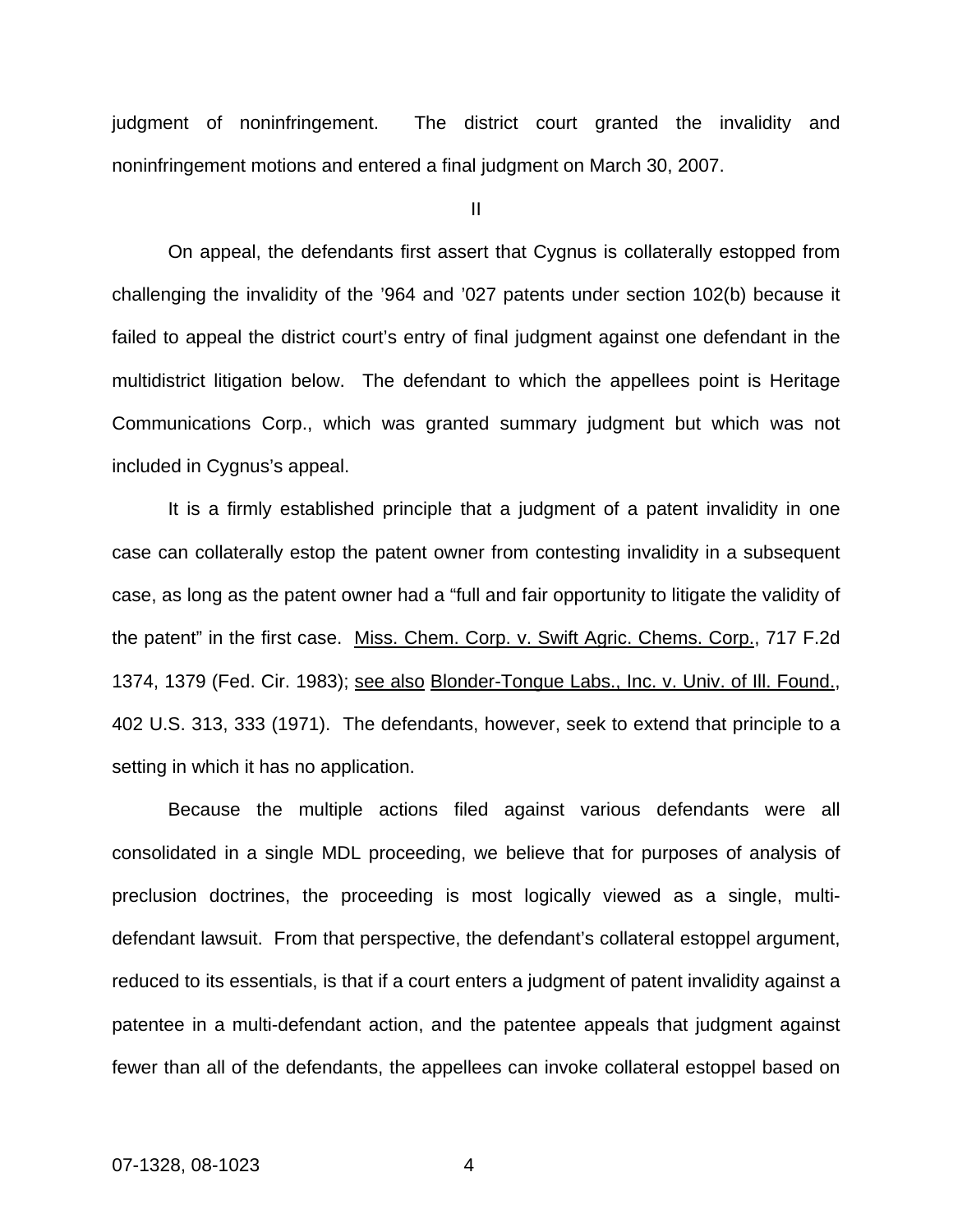the final judgment in favor of the defendant as to whom the patentee did not appeal. As a result, the patentee's decision not to appeal against one defendant will mean that the patentee loses its right to an appellate decision on the merits against all of them.

The defendants cite no authority that stands for that proposition. The one case they cite, other than for broad general principles of collateral estoppel, is Odetics, Inc. v. Storage Tech. Corp., 185 F.3d 1259, 1275 (Fed. Cir. 1999). But the statement in that case that the defendants' "failure [in a previous appeal] to appeal the judgment of no invalidity precluded the continued litigation of that issue," was an application of the mandate rule, not collateral estoppel. The court held that the defendants' failure to raise that issue in a prior appeal against the same plaintiff barred it from raising the same issue in a later appeal; the court did not suggest that the failure to appeal as to one of several adverse parties would bar a party from appealing as to any of them.

The Supreme Court has described the doctrine of collateral estoppel as follows: "Under collateral estoppel, once an issue is actually and necessarily determined by a court of competent jurisdiction, that determination is conclusive in subsequent suits based on a different cause of action involving a party to the prior litigation." Montana v. United States, 440 U.S. 147, 153 (1979). That formulation does not apply here, as the appeal in this case is not a "subsequent suit based on a different cause of action" and does not arise from such a subsequent suit. See In re Freeman, 30 F.3d 1459, 1465 (Fed. Cir. 1994) (judgment on the merits in a first suit precludes relitigation in a second suit of the issues actually litigated and determined in the first suit).

This case is effectively controlled by our prior decision in Innovad Inc. v. Microsoft Corp., 260 F.3d 1326 (Fed. Cir. 2001), which held in a setting closely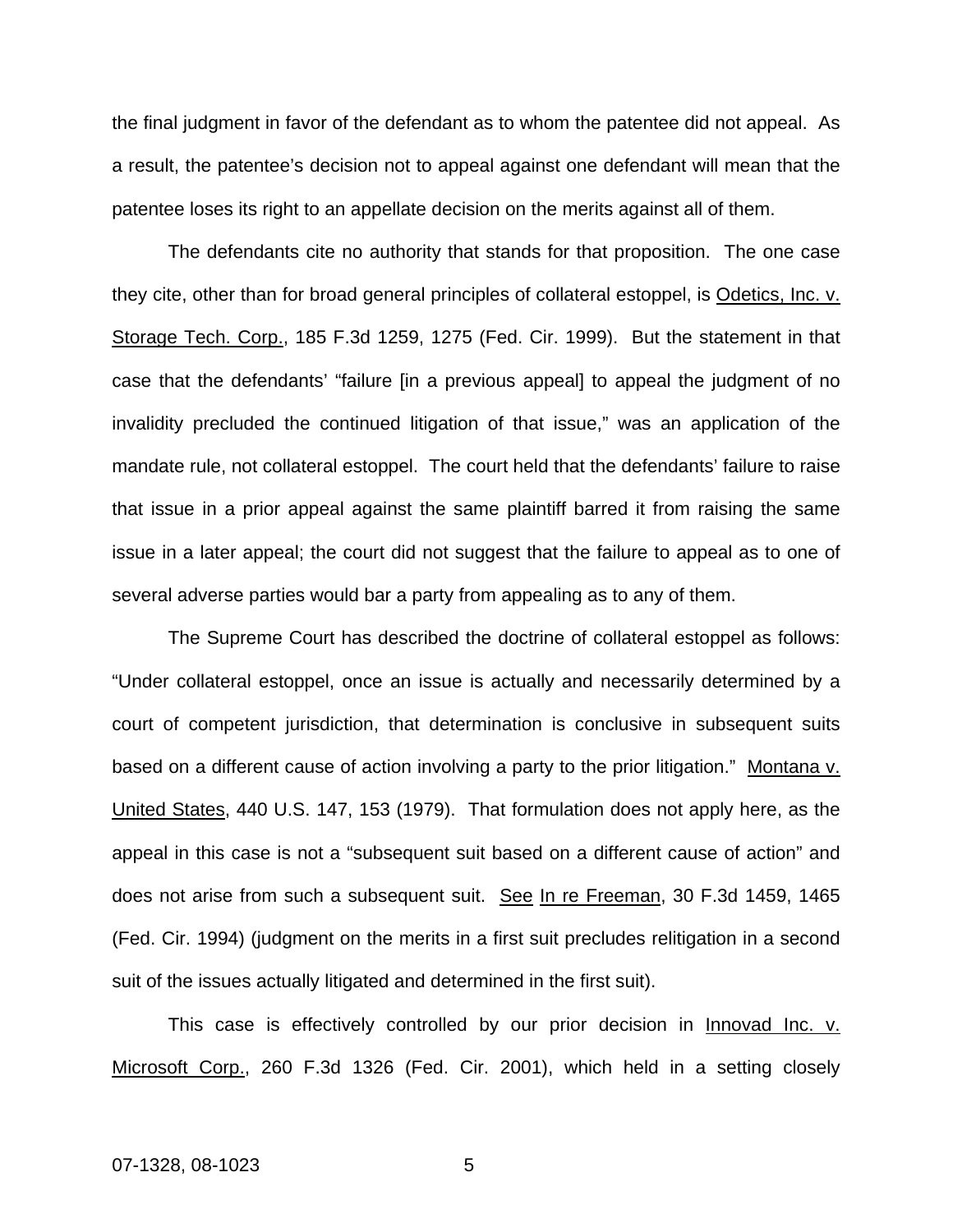analogous to this one that when plaintiff Innovad filed an appeal against all but one of the defendants in a patent infringement case, the judgment that was awarded to the defendant as to which no appeal was taken did not constitute the "first case" for collateral estoppel purposes. Accordingly, the court held, the decision as to that defendant did not qualify as "prior litigation" entitling the other defendants to deprive Innovad of the right to appeal. The court explained:

By its terms, the doctrine of issue preclusion is not available at this stage of this adjudicative process. Moreover, for excellent policy reasons, the doctrine of issue preclusion does not require Innovad to include all parties involved below in its appeal, which would preclude the opportunity of settlement with any party before appeal. Innovad can preserve its full rights to appeal without including all parties to the district court's judgment.

Id. at 1334.

As the court stated in *Innovad*, there are strong policy reasons for not applying collateral estoppel in this context. To adopt the defendants' rule would promote judicial inefficiency and the waste of litigants' resources, as it would require appellants to prosecute appeals against every defendant in a multi-defendant case, even if there were strong practical or legal reasons for narrowing the scope of the appeal. At the same time, it would not serve the underlying purposes of the collateral estoppel doctrine, which are to give a party one full and fair opportunity to litigate a particular issue, while preventing needless relitigation of that issue. In a case such as this one, the plaintiff is not seeking to obtain a second bite at the apple on an issue decided against it in a previous case; rather, the plaintiff is seeking review of an adverse decision in the first and only case in which the issue has been presented. The fact that the plaintiff has elected not to pursue its appellate rights against all of the defendants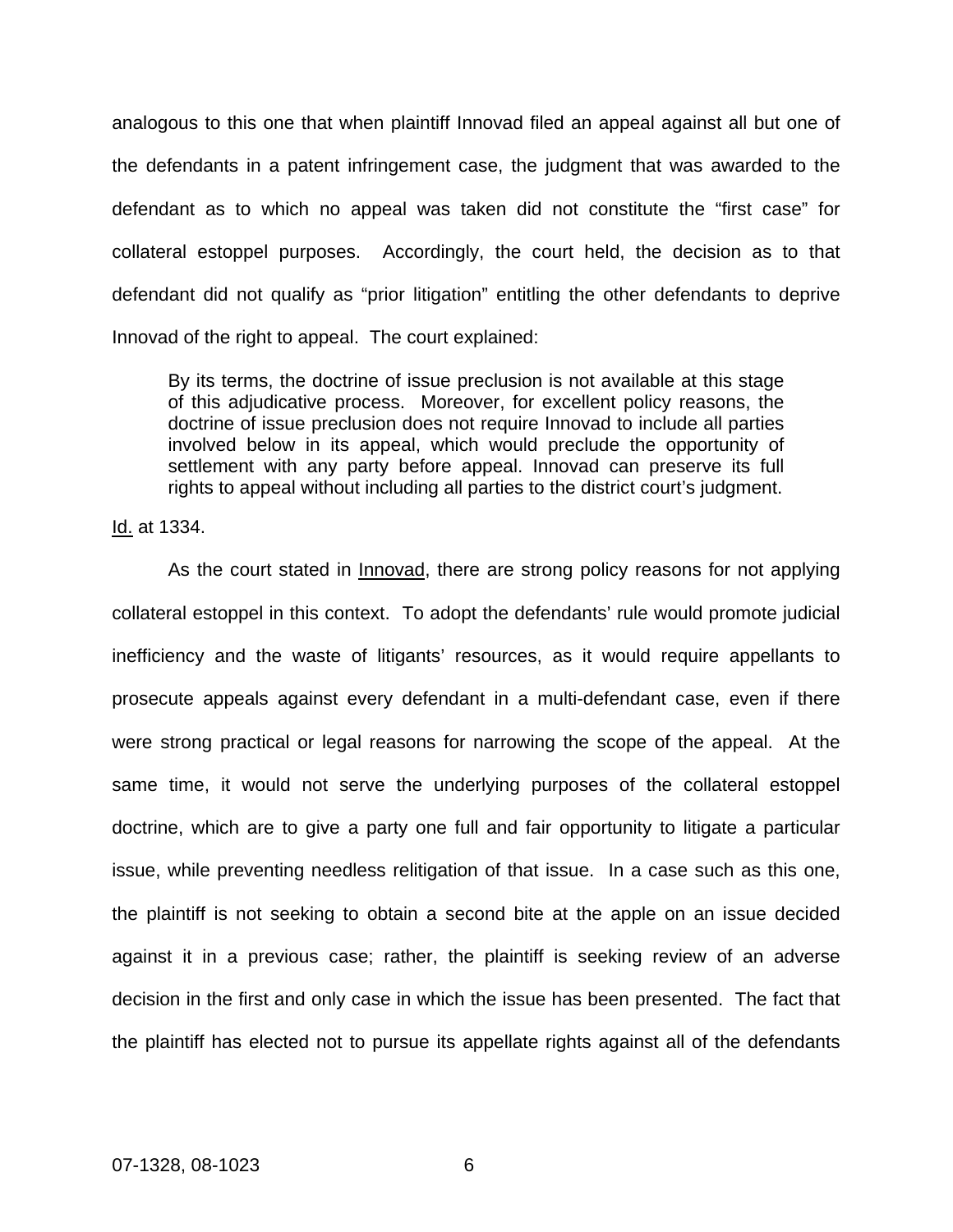should be no basis for holding that it may not pursue those rights against any of them. Accordingly, we decline to apply collateral estoppel against Cygnus.<sup>[1](#page-11-0)</sup>

III

 The district court ruled, on summary judgment, that the '964 and '027 patents are invalid under the on-sale bar of 35 U.S.C. § 102(b). The district court's ruling was based on Mr. Alleman's sale of the 386 system to paying users and the commercialization agreement that Paragon and Call Interactive entered into before the critical date for both patents, April 24, 1991. The district court determined that the 386 system had been reduced to practice based on Mr. Alleman's sworn declaration to the Patent and Trademark Office ("PTO") in which he stated, "I reduced to practice the invention of the claims before June 27, 1990." The court relied on that representation after concluding that Cygnus had presented no satisfactory explanation for why that statement should be disregarded. In addition, the court noted that the declaration contained facts sufficient to support that conclusion.

The district court also rejected Cygnus's argument that the use of the 386 system prior to the critical date fell within the "experimental use" exception to the public use or on-sale bar of section 102(b). In so ruling, the court relied on this court's decisions

<span id="page-11-0"></span> $\overline{\phantom{0}}$  1 We recognize that the result would be different if the various actions had not been consolidated in an MDL proceeding and one of the actions had gone to judgment before the others, resulting in a judgment adverse to the plaintiff. In that setting, absent special circumstances, the plaintiff's failure to appeal the first judgment could result in the application of collateral estoppel against it in each of the other cases. See 18A Charles Alan Wright, Arthur R. Miller, & Edward H. Cooper, Federal Practice & Procedure § 4433, at 71 (3d ed. 2002) ("preclusion cannot be defeated by electing to forgo an available opportunity to appeal"). However, that is not the case before us. Because the consolidated MDL proceeding was treated as a single multi-defendant action with respect to the common issues, we think it proper to treat it as a single action for purposes of the collateral estoppel analysis as well.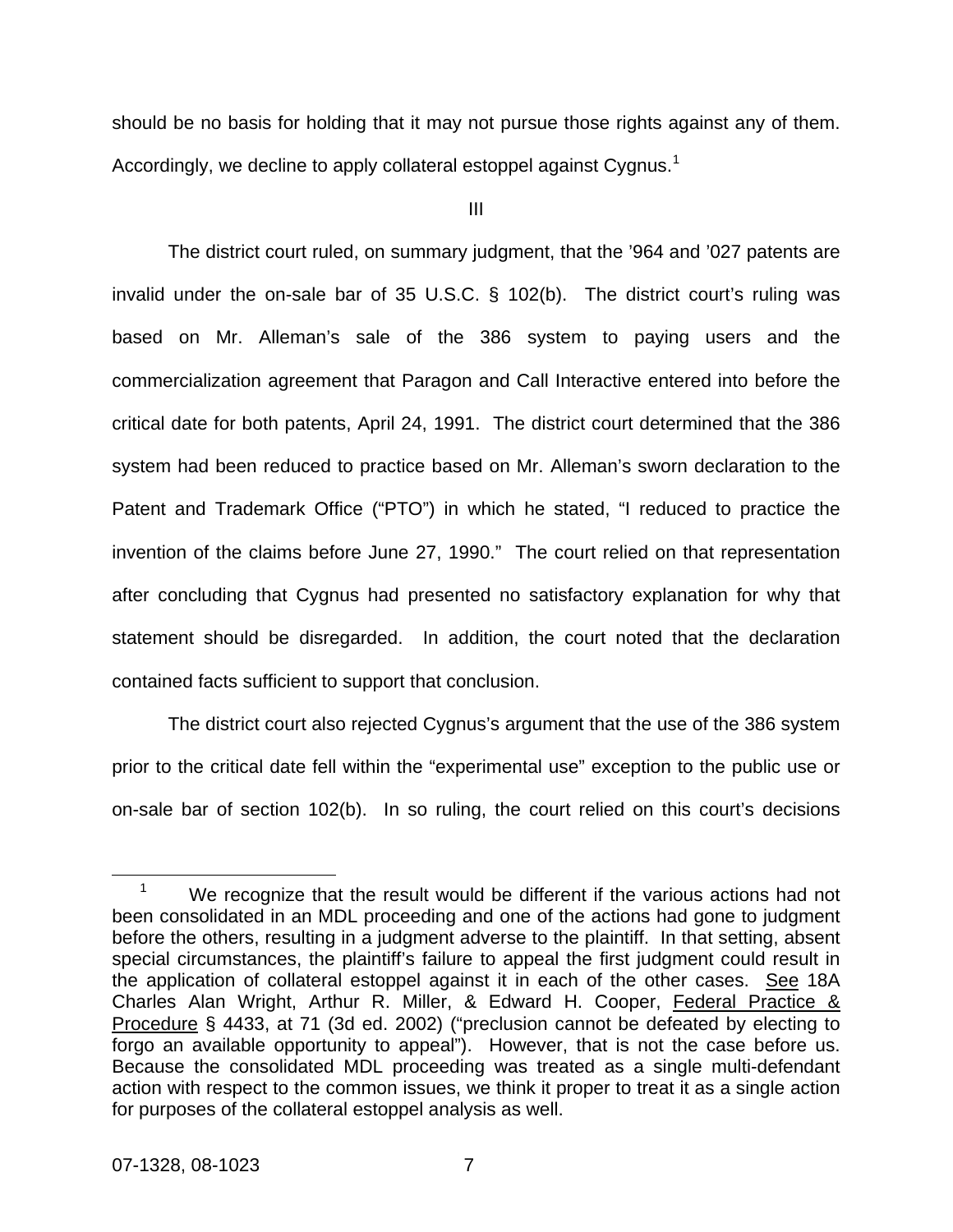holding that the experimental use exception is not available after an invention has been reduced to practice.

Finally, the district court concluded that because Mr. Alleman had charged users of the 386 system for the calls they made using that system, he engaged in a "sale" of the service within the meaning of section 102(b) even if he did not make a profit on the transactions. For the reasons below, we affirm the district court's holding with respect to the 386 system. Accordingly, we do not need to reach the portion of the district court's opinion addressing the legal effect, for validity purposes, of the agreement between Paragon and Call Interactive.

A

As an initial matter, we note that on appeal Cygnus has cited various portions of the record below that were not presented to the district court in conjunction with the briefing on the section 102(b) summary judgment motion. Cygnus has not offered any explanation for its failure to bring the materials it now cites to the district court's attention in connection with the summary judgment motion. Instead, Cygnus takes the position that in challenging the summary judgment order entered by the district court, it is entitled to rely on any materials that were submitted to the district court for any purpose at any time during the course of the litigation. For example, many of the documents that Cygnus cites in its appellate briefs were submitted to the district court below for the first time on May 3, 2007, after the district court had issued its section 102(b) ruling two months earlier.

To justify relying on those other materials, including materials filed after the summary judgment decision, Cygnus points to a statement made by this court in an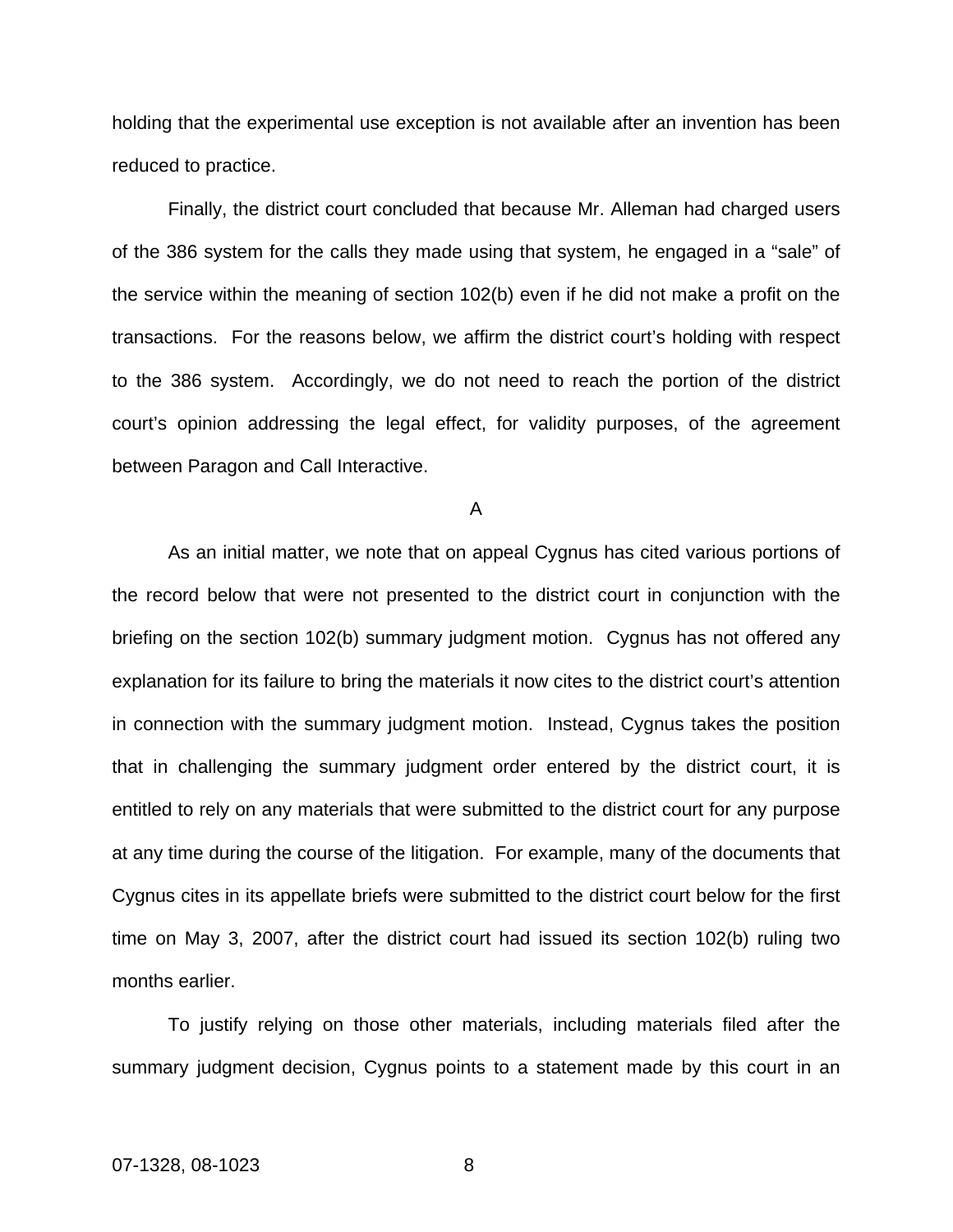order resolving a motion submitted by the Telesys defendants to strike portions of the joint appendix. The Telesys defendants had claimed that Cygnus had included in the joint appendix various materials that were not in the record below. This court denied that motion because the pertinent materials had been filed in the district court and thus were part of the "record on appeal" within the meaning of Rule 10 of the Federal Rules of Appellate Procedure. We explained that "[i]f a document was filed in the district court, it is part of the record on appeal even if the document was filed in connection with a particular legal issue." Cygnus's reliance on that statement is misplaced, however, because the statement pertained only to the proper scope of the record on appeal. It was not relevant to the question presented here, which is what part of the record on appeal was specifically presented to the district court in connection with a particular legal issue. That distinction is clearly illustrated by the facts of this case. The exhibits Cygnus cites from the May 3, 2007, filing are indisputably part of the record below and thus part of the record on appeal, but they were not presented to the district judge in connection with the section 102(b) summary judgment briefing. Indeed, it would have been physically impossible for the district court to consider, in connection with that order, those documents that it did not receive until several months after the order was entered.

In deciding procedural issues not affecting substantive patent law principles, such as issues relating to district court summary judgment procedures, we look to the law of the regional circuit where the case was tried. See Serdarevic v. Advanced Med. Optics, Inc., 532 F.3d 1352 (Fed. Cir. 2008); MicroStrategy, Inc. v. Bus. Objects, S.A., 429 F.3d 1344, 1349 (Fed. Cir. 2005). In this case the governing regional circuit law is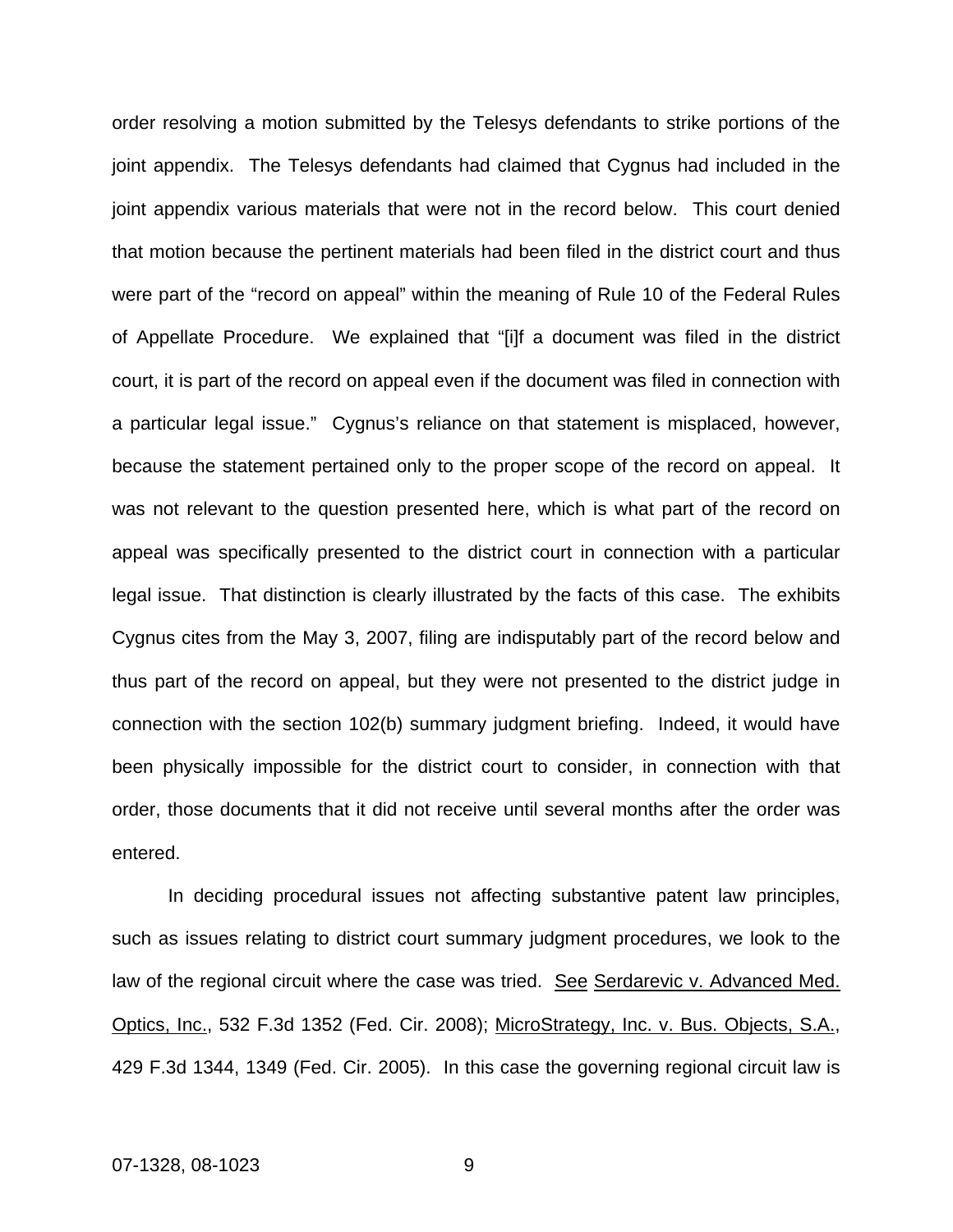the law of the Ninth Circuit. With respect to the question before us—whether a party appealing from a summary judgment order may point to any evidence that was introduced in the proceedings before the district court, or is limited to the evidence submitted in connection with the summary judgment motion—the Ninth Circuit has law that is both clear and directly on point. In Carmen v. San Francisco Unified School District, 237 F.3d 1026 (9th Cir. 2001), the court rejected precisely the same argument that Cygnus is raising here. The court reaffirmed an earlier decision in which it had held that "even if an affidavit is on file, a district court need not consider it in opposition to summary judgment unless it is brought to the district court's attention in the opposition to summary judgment." Id. at 1029, citing Forsberg v. Pac. Nw. Bell Tel. Co., 840 F.2d 1409 (9th Cir. 1988). In an exceptionally perceptive and forceful passage that is worth quoting at some length because of its pertinence to this case, Judge Kleinfeld wrote the following for the court in Carmen to explain the sound reasons behind that rule:

This case has a record of ordinary length, and was of ordinary duration, yet a judge would have to read several reams of paper, going back two years, to find the text establishing the genuine issue of fact, because it was not in the opposition to the summary judgment motion. A substantial number of cases have records that fill a drawer or two of a filing cabinet, and some big cases sometimes fill multiple five-drawer file cabinets in the clerks' offices. A lawyer drafting an opposition to a summary judgment motion may easily show a judge, in the opposition, the evidence that the lawyer wants the judge to read. It is absurdly difficult for a judge to perform a search, unassisted by counsel, through the entire record, to look for such evidence.

 The alternative, requiring the district court to search the entire record, even though the adverse party's response does not set out the specific facts or disclose where in the record the evidence for them can be found, is unfair. The cases often refer to the unfairness to the district court, which is substantial, but hardly the full story. If a district court must examine reams or file cabinets full of paper looking for genuine issues of fact, as though the judge were the adverse party's lawyer, an enormous amount of time is taken away from other litigants. Other litigants could have that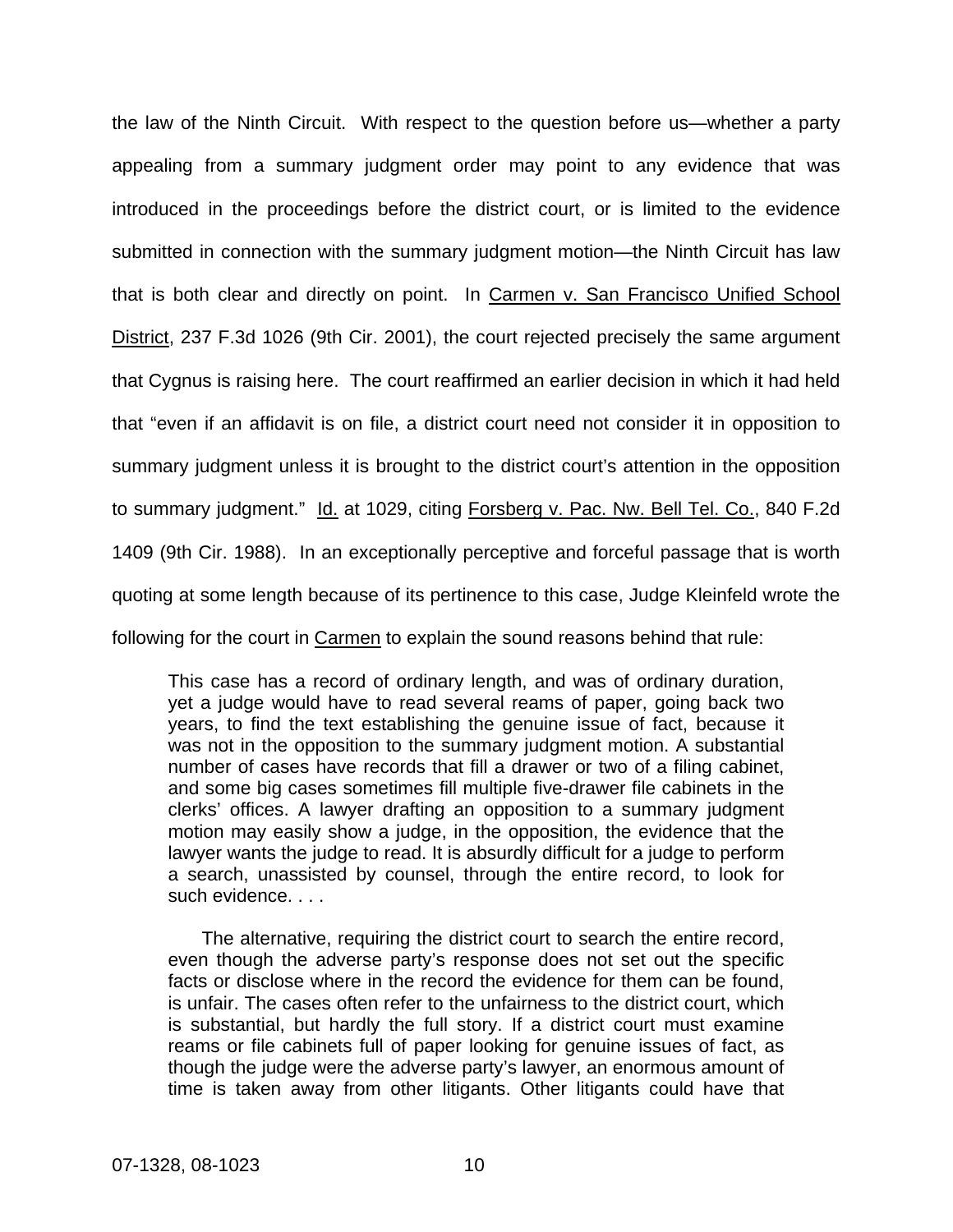judicial time, and get their cases resolved better and faster, if the district court could limit examination to the materials submitted in opposition to the summary judgment motion.

 Requiring the district court to search the entire record for a genuine issue of fact, even though the adverse party does not set it out in the opposition papers, is also profoundly unfair to the movant. The gist of a summary judgment motion is to require the adverse party to show that it has a claim or defense, and has evidence sufficient to allow a jury to find in its favor on that claim or defense. The opposition sets it out, and then the movant has a fair chance in its reply papers to show why the respondent's evidence fails to establish a genuine issue of material fact. If the district court, or later this court, searches the whole record, in practical effect, the court becomes the lawyer for the respondent, performing the lawyer's duty of setting forth specific facts showing that there is a genuine issue for trial. The movant is then denied a fair opportunity to address the matter in the reply papers.

237 F.3d at 1029-31. Accordingly, under the rule set forth by the Ninth Circuit in Carmen, in ruling on the section 102(b) summary judgment motion we will not consider any part of the record that was not presented to or cited to the district judge in connection with that motion, even if that evidence can be found somewhere in the voluminous materials that are part of the record on appeal.

B

A patent is invalid under the section 102(b) on-sale bar if, prior to the critical date, the invention was ready for patenting and was the subject of a commercial sale or offer for sale. Pfaff v. Wells Elec., Inc., 525 U.S. 55, 67 (1998). "An invention can be found to be 'ready for patenting' in at least the following ways: by proof that it was reduced to practice, or by proof that the inventor had prepared drawings or other descriptions of the invention that were sufficiently specific to enable a person skilled in the art to practice the invention." Cargill, Inc. v. Canbra Foods, Ltd., 476 F.3d 1359, 1368 (Fed. Cir. 2007).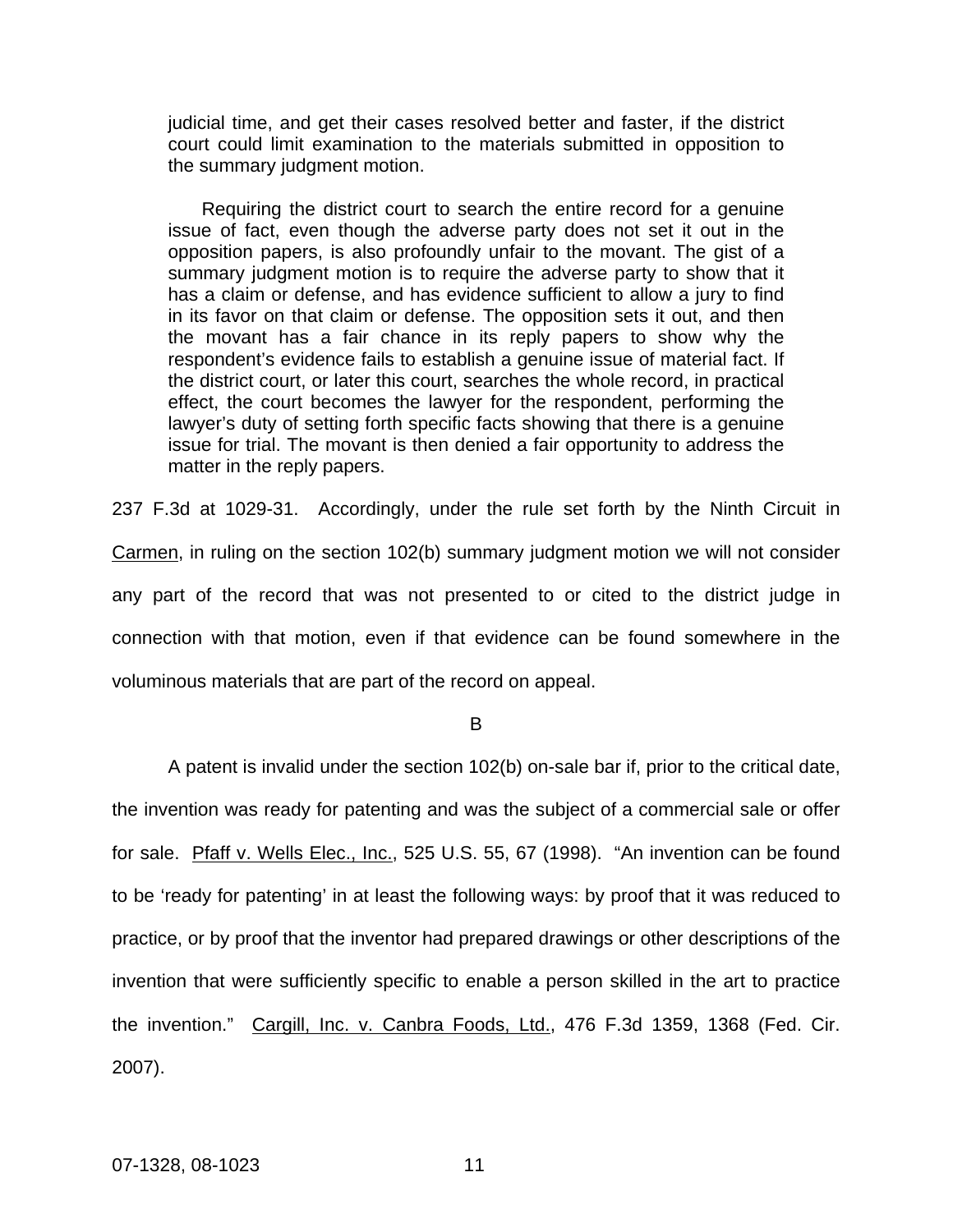The district court held that the computerized callback system met the "ready for patenting" prong of the Pfaff test because, in his February 12, 1997, declaration that was submitted to the PTO in connection with his patent application (the "1997 Alleman declaration"), Mr. Alleman admitted that his invention was reduced to practice before June 27, 1990. On appeal, Cygnus argues that it should not be bound by Mr. Alleman's sworn statements, for several reasons. First, Cygnus contends that because the PTO did not ultimately rely on that declaration to issue the patents, Cygnus should not be bound by Mr. Alleman's claim that the reduction to practice occurred before June 27, 1990. Second, Cygnus argues that the declaration does not support a reduction to practice before June 27, 1990, because the declaration suffered from "internal inconsistencies." Finally, Cygnus argues that the district court should have credited statements Mr. Alleman submitted to the PTO in 1994 (the "1994 Alleman declaration") and in his 2006 deposition, in which he explained why the statements he made in the 1997 declaration were mistaken. Further issues of material fact are purportedly raised by Jim Gunther's 1999 declaration to the PTO and the deposition testimony of Thomas D. Thompson.

Although Cygnus attempts to create an issue of material fact by citing to these various sources, almost none of them were submitted to the district court in connection with the section 102(b) summary judgment motion. In response to the motion, Cygnus filed a declaration of Mr. Alleman that is dated October 31, 2007 (but presumably was meant to be dated October 31, 2006), and several exhibits attached to that motion. Those exhibits included portions of an invoice from Dialogic Corporation and a letter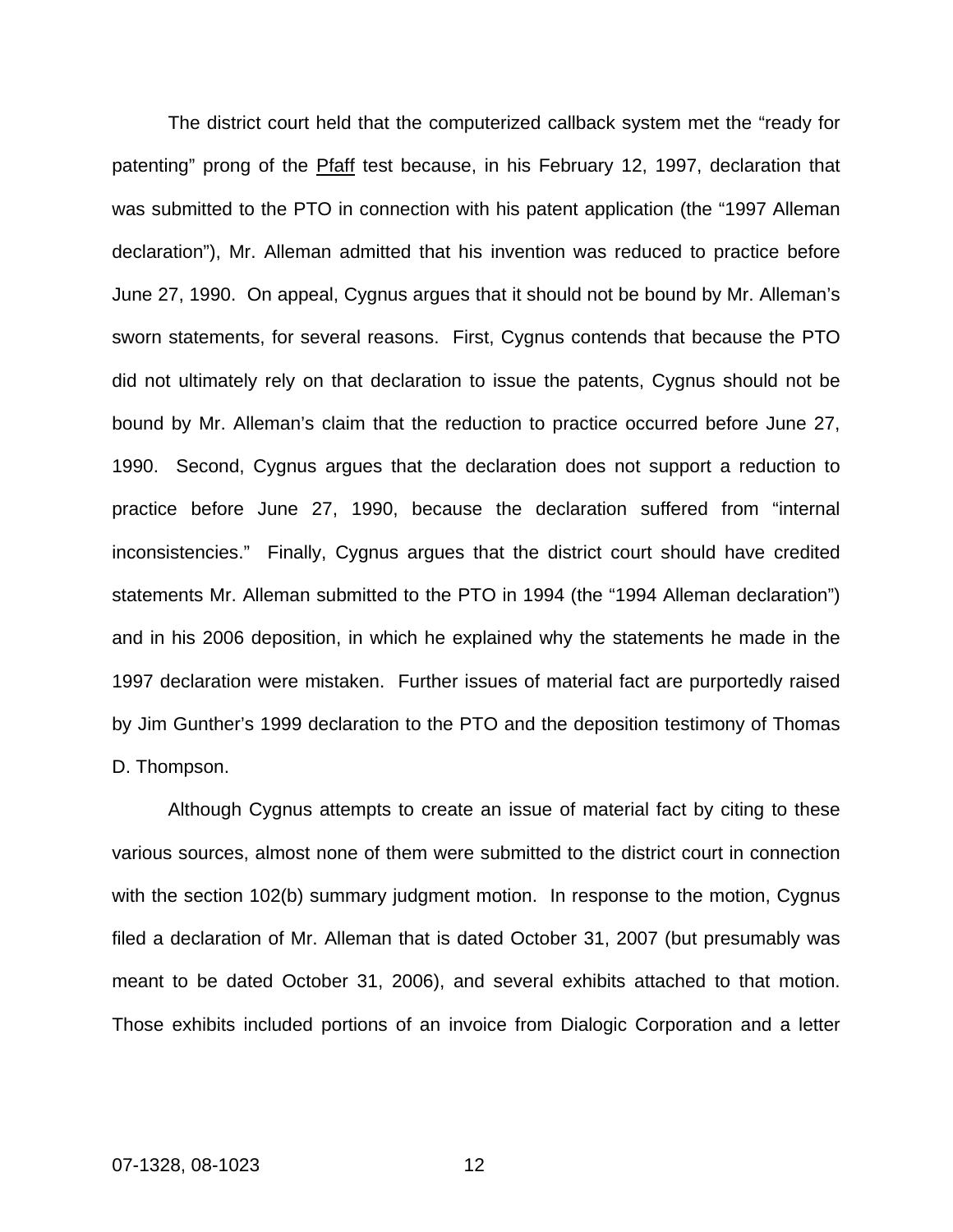from Call Interactive dated March 6, 1991. On the defendants' motion, the district court struck portions of the declaration from the record.

Only a few of the documents that Cygnus relies on for purposes of this appeal were before the district court when the summary judgment motion was being litigated. The documents that Cygnus refers to in its brief that were before the district court include the March 5, 1990, invoice, one page from the deposition of Thomas D. Thompson, and six pages from Mr. Alleman's 2006 deposition. Cygnus cites the invoice to demonstrate than an order for Dialogic boards, which Mr. Alleman hoped to use in a computerized callback system, was placed on March 5, 1990. That assertion, however, does not call into question Mr. Alleman's statement that the invention was reduced to practice several months later, in June 1990. The cited portion of Mr. Thompson's deposition testimony contains no discussion of dates and therefore also does not call into question Mr. Alleman's statements. The five pages of Mr. Alleman's 2006 deposition testimony (pages 148, 173, 181, and 197-98) were submitted by AT&T, not Cygnus, and nothing in those five pages creates a disputed issue of material fact.<sup>[2](#page-17-0)</sup> Pages 148 and 173 do not mention any dates and therefore do not contradict Mr. Alleman's sworn statement on reduction to practice. On page 181, Mr. Alleman discusses the use of the 386 system by Mr. Brenner and Mr. Ghandour and their conversion to the Call Interactive system after April 25, 1991. That discussion does not

<span id="page-17-0"></span> $\frac{1}{2}$  The following pages of Mr. Alleman's 2006 deposition were cited in conjunction with the section 102(b) motion in the district court: pages 32-33, 39-40, 52, 54-56, 68, 79, 91-122, 140, 145, 148, 173-74, 180-81, 197-98, 200, and 203-04. In its opening brief against AT&T, Cygnus cites pages 62-63, 148-50, 154, 156, 164, 172, 181, 192- 94, 198-99, 201-02, and 238. In its opening brief against the Telesys defendants, Cygnus cites pages 74-75, 83, 141, 148-50, 154-56, 164, 171-73, 183, 191-92, 194, 197-202, 235, and 238. Thus, the only pages that Cygnus relies on that were before the district court are deposition pages 148, 173, 181, and 197-98.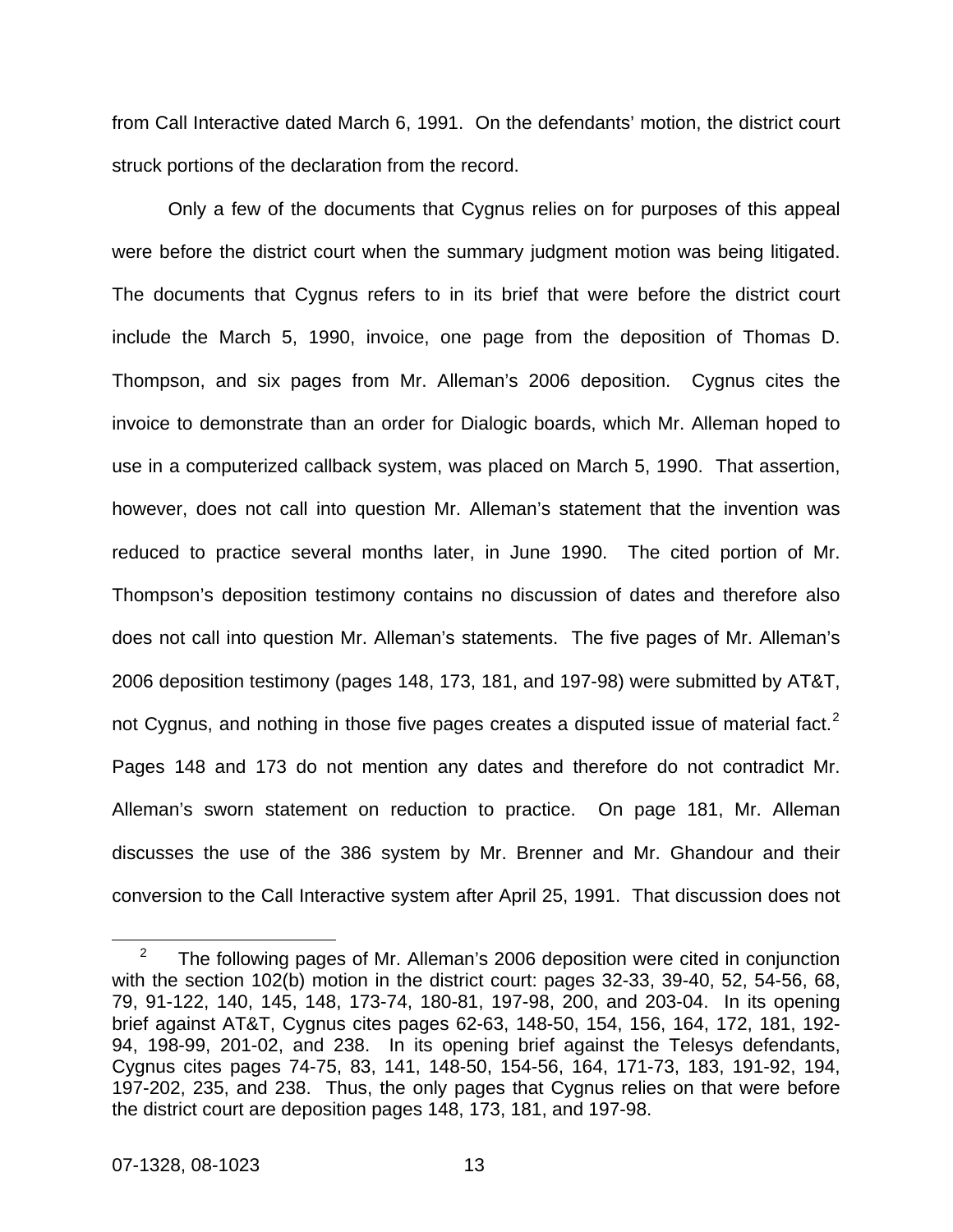call into question whether the 386 system constituted a reduction to practice. Most crucially, in the last of those pages, Mr. Alleman admits that before June 27, 1990, he "had built a system that the idea would work, but not necessarily commercially," thereby confirming the statement made in the 1997 Alleman declaration that his invention was reduced to practice.

Accordingly, we agree with the district court that Cygnus is bound by the statements that Mr. Alleman made in his declaration to the PTO, regardless of whether the declaration was necessary for the issuance of the patent. Cygnus simply failed to offer sufficient evidence before the district court to undermine the force of his sworn admission regarding the date that he reduced his invention to practice. As the Supreme Court explained in Cleveland v. Policy Mgmt. Sys. Corp., 526 U.S. 795, 807 (1999), "The lower courts . . . have held with virtual unanimity that a party cannot create a genuine issue of fact sufficient to survive summary judgment simply by contradicting his or her own previous sworn statement . . . without explaining the contradiction or attempting to resolve the disparity." The Court added that although most of the cited lower court cases involved factual contradictions, "we believe that a similar insistence upon explanation is warranted here, where the conflict involves a legal conclusion." Id.

In his 1997 declaration, Mr. Alleman both directly stated that the invention was reduced to practice by June 27, 1990, and provided facts sufficient to support that conclusion. Any alleged internal inconsistencies in those documents were the responsibility of Cygnus, as the applicant, and do not provide an excuse for Cygnus to disavow the clear statements by the inventor regarding the date of reduction to practice.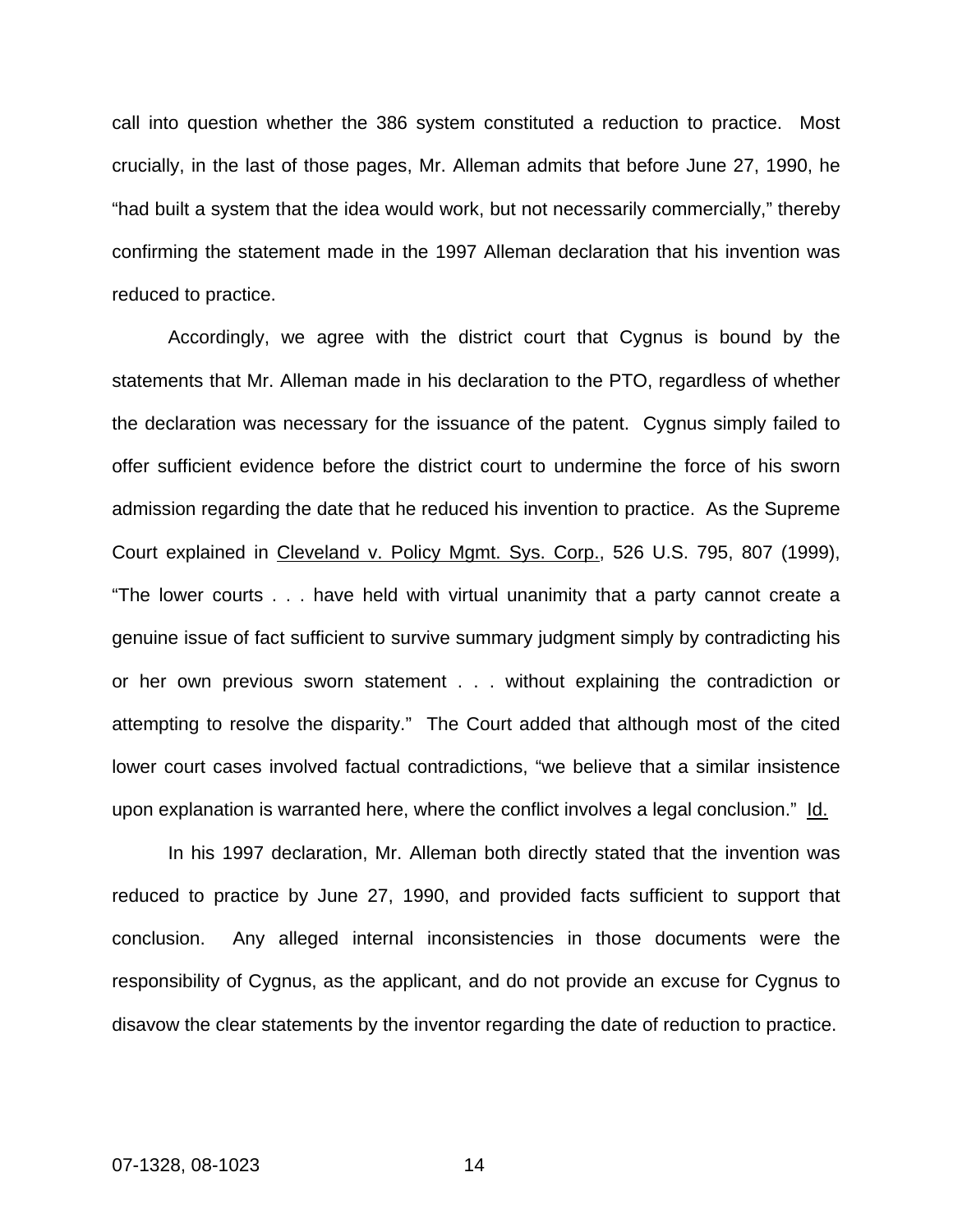On appeal, Cygnus does not rely on Mr. Alleman's October 31, 2006, declaration to support any substantive argument challenging the district court's summary judgment of invalidity. In any event, however, that declaration does not undermine Mr. Alleman's earlier admissions, as it consists mainly of (1) his contention that the 386 system was not the claimed invention because it "would not scale for commercial use," and (2) his denial that the 386 system was "on sale" (because he viewed Ghandour and Brenner as "beta testers").

With respect to the argument that the 386 system was not ready for patenting because the 386 system would not work on a commercial scale, the district court correctly ruled that the question whether the 386 system would work on a commercial scale is distinct from whether the system embodied the claims in the two patents at issue. See Allen Eng'g Corp. v. Bartell Indus., Inc., 299 F.3d 1336, 1352 (Fed. Cir. 2002) ("to invalidate a claim . . . [defendant] must show that the Red Rider embodied all of the limitations of that claim or would have rendered that claim obvious."). The 386 system was a functional computerized callback device as of June 1990, by Mr. Alleman's own admission in the 1997 Alleman declaration. Because the 386 system embodied the claims, sales relating to its use can constitute an invalidating commercial sale, regardless of the state of development of the larger Call Interactive system. For all these reasons, we affirm the district court's ruling that the invention met Pfaff's "ready for patenting" prong.

With respect to the argument that Mr. Brenner and Mr. Ghandour were merely "beta testers," the district court properly concluded that in light of the undisputed evidence that they paid to use the 386 system, there was a sale of the service. On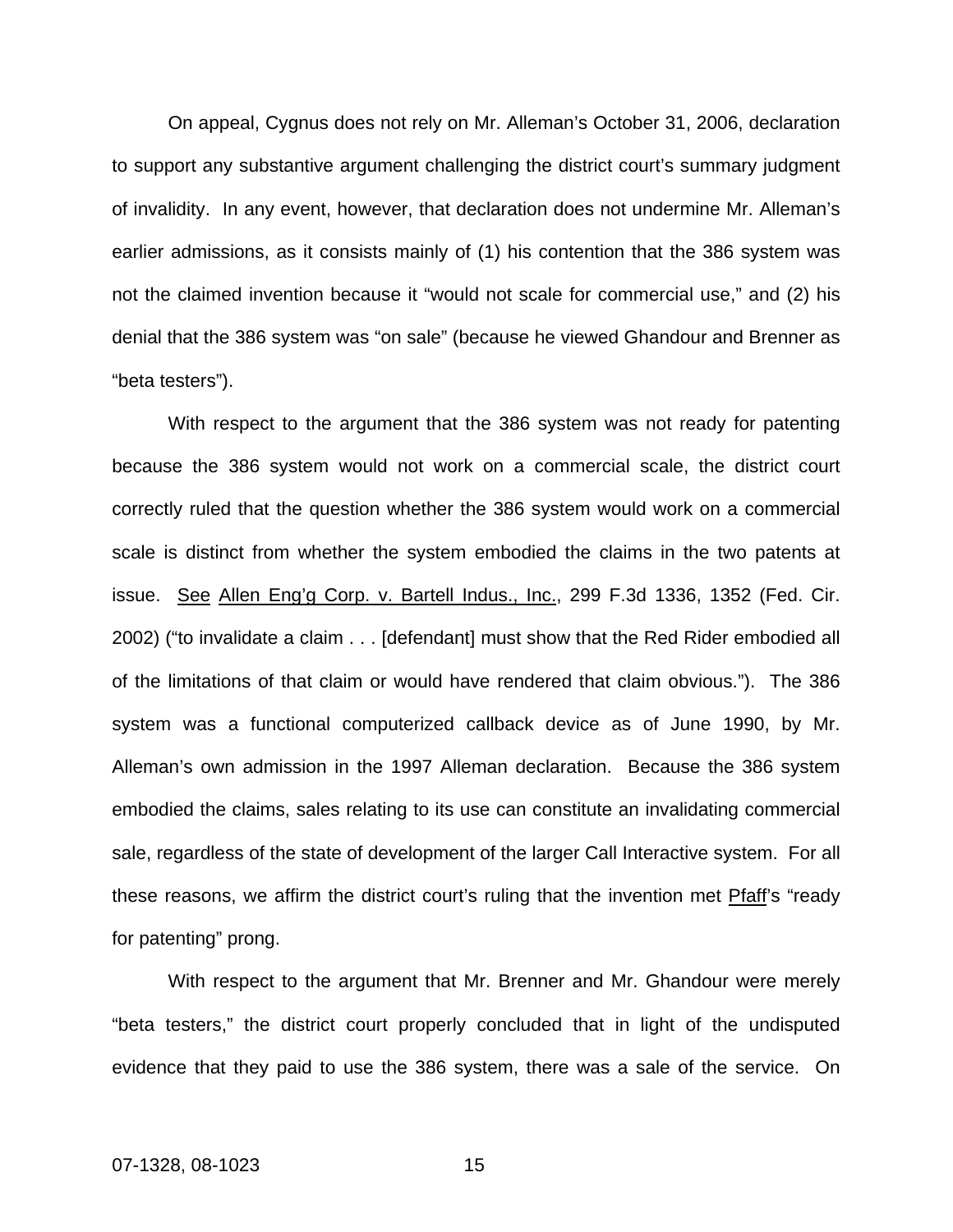appeal, Cygnus contends that it is a disputed question of material fact whether Brenner and Ghandour were "paying customers." Because the two of them were never deposed, Cygnus argues that the district court must have drawn inferences in favor of the defendants in order to rule in their favor, thereby contravening the summary judgment standard established in Adickes v. S.H. Kress & Co., 398 U.S. 144 (1970). However, Cygnus's characterization of the district court's ruling is inaccurate: the district court based its findings on statements from Mr. Alleman's 2006 deposition, including admissions that Mr. Alleman charged users "on a per minute basis" and that he billed them each month for the calls they made. In light of those admissions, the district court did not need to draw inferences in the defendants' favor to grant summary judgment, particularly in the absence of any suggestion by Cygnus that Mr. Alleman's testimony was false. As the district court noted, there did not need to be a profit in order for there to be a sale within the meaning of section 102(b). C.R. Bard, Inc. v. M3 Sys., Inc., 157 F.3d 1340, 1381 (Fed. Cir. 1998); U.S. Envtl. Prods. Inc. v. Westall, 911 F.2d 713, 717 (Fed. Cir. 1990) ("a patent owner may have created an on-sale bar despite losing money on a sale.") (emphasis in original).

Although Cygnus relies on **Adickes** to suggest that defendants-appellees needed to disprove that Brenner and Ghandour were beta testers, more recent Supreme Court cases regarding the summary judgment standard make clear that Adickes does not support Cygnus's position here. Rather, AT&T has properly established a sale by relying on the Alleman testimony. See Celotex Corp. v. Catrett, 477 U.S. 317, 323 (1986) (moving party must "make a showing sufficient to establish the existence of an element essential to that party's case"); Bias v. Moynihan, 508 F.3d 1212, 1219 (9th Cir.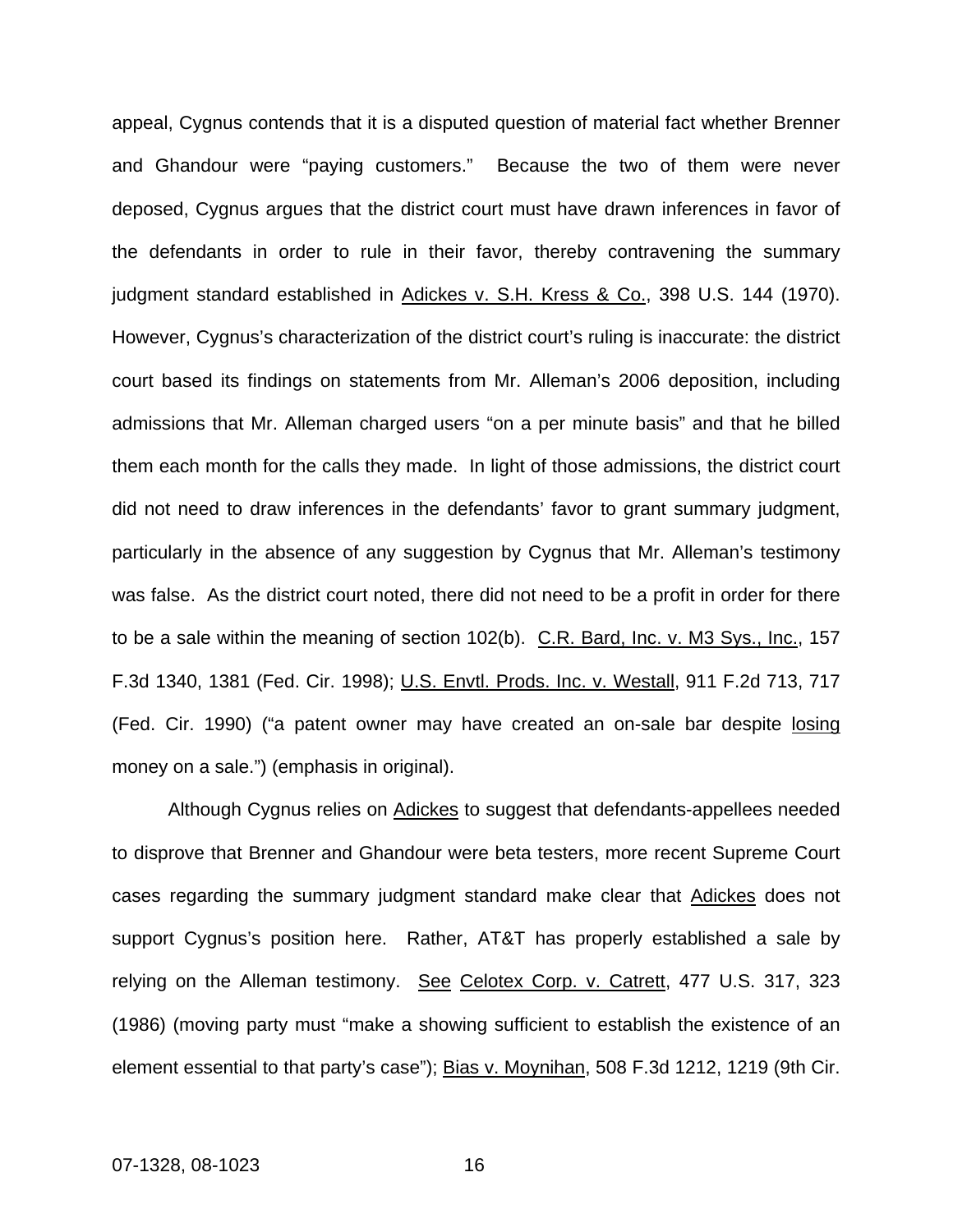2007) (discussing Celotex and noting that "[a] district court does not have a duty to search for evidence that would create a factual dispute"); Bio Tech. Gen. Corp. v. Duramed Pharms., Inc., 325 F.3d 1356, 1361 (Fed. Cir. 2003) (evidence sufficient to establish essential element entitles moving party with burden of proof to summary judgment in absence of any showing to the contrary); 10A Charles Alan Wright, Arthur R. Miller & Mary Kay Kane, Federal Practice and Procedure § 2727 (3d ed. 2003). The burden of production therefore fell on Cygnus to set forth specific facts to show that there was a genuine issue of material fact in the case. Anderson v. Liberty Lobby, Inc., 477 U.S. 242, 250 (1986) ("Rule 56(e) provides that, when a properly supported motion for summary judgment is made, the adverse party 'must set forth specific facts showing that there is a genuine issue for trial.'") (internal footnote omitted). Cygnus, however, provided no evidence below, and points to no sufficient reason on appeal, for why the deposition testimony of its own inventor should be disregarded.

 Cygnus also argues that Brenner and Ghandour's use of the 386 system did not involve a commercial sale because their use of the system was part of Mr. Alleman's experimentation and thus was excluded from commercial use by the experimental use doctrine. Cygnus claims that it was necessary to have Brenner and Ghandour call from abroad to test the system's functionality and troubleshoot any problems. The district court ruled that the experimental use doctrine did not apply after June 27, 1990, because the invention had been reduced to practice. We affirm the district court's ruling based on this court's law that "experimental use cannot occur after a reduction to practice." Cont'l Plastic Containers v. Owens Brockway Plastic Prods., Inc., 141 F.3d 1073, 1079 (Fed. Cir. 1998) ("The policy behind experimental use negation is to give the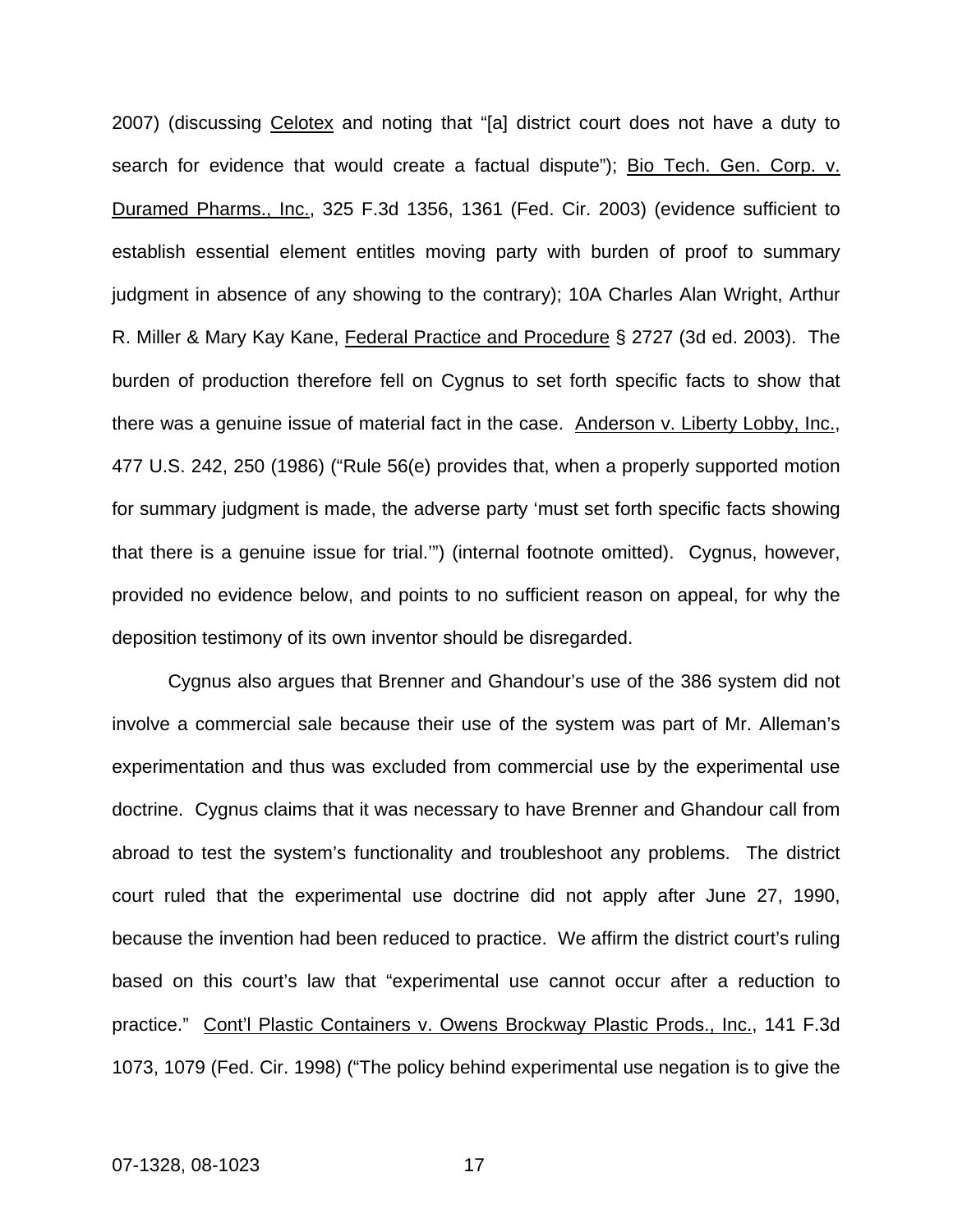inventor an opportunity to reduce the invention to practice"); see also New Railhead Mfg., L.L.C. v. Vermeer Mfg. Co., 298 F.3d 1290, 1297 (Fed. Cir. 2002) ("Once an inventor realizes that the invention as later claimed indeed works for its intended purpose, further 'experimentation' may constitute a barring public use.").

Cygnus also argues that as "a matter of fact and a matter of law," the district court's statement regarding public use in footnote 15 of the court's opinion "compels reversal of the on-sale bar." In that footnote, the district court stated: "This court does not reach defendants' argument that Mr. Alleman's activity in providing service to individuals according to the method and system claimed in the patents-in-suit using his 386 system was public use of the claimed invention." Cygnus relies on that statement to argue that because the district court found no public use prior to the critical date, there could not have been any invalidating commercial use. Cygnus's argument, however, relies on a misreading of the district court's statement, which plainly indicates that it made no findings at all with respect to public use. Even if it had, there would be no necessary effect on the commercial use ruling. Accordingly, we hold that footnote 15 does not require reversal. The defendants also urge affirmance of the district court's holding of invalidity on the alternative ground of public use. Given our holding on commercial use, however, we do not need to reach that issue.

We also do not need to reach the district court's rulings of noninfringement with respect to certain of the defendants. In any event, we note that in its opening brief in the Telesys appeal, Cygnus did not explicitly present any argument for why the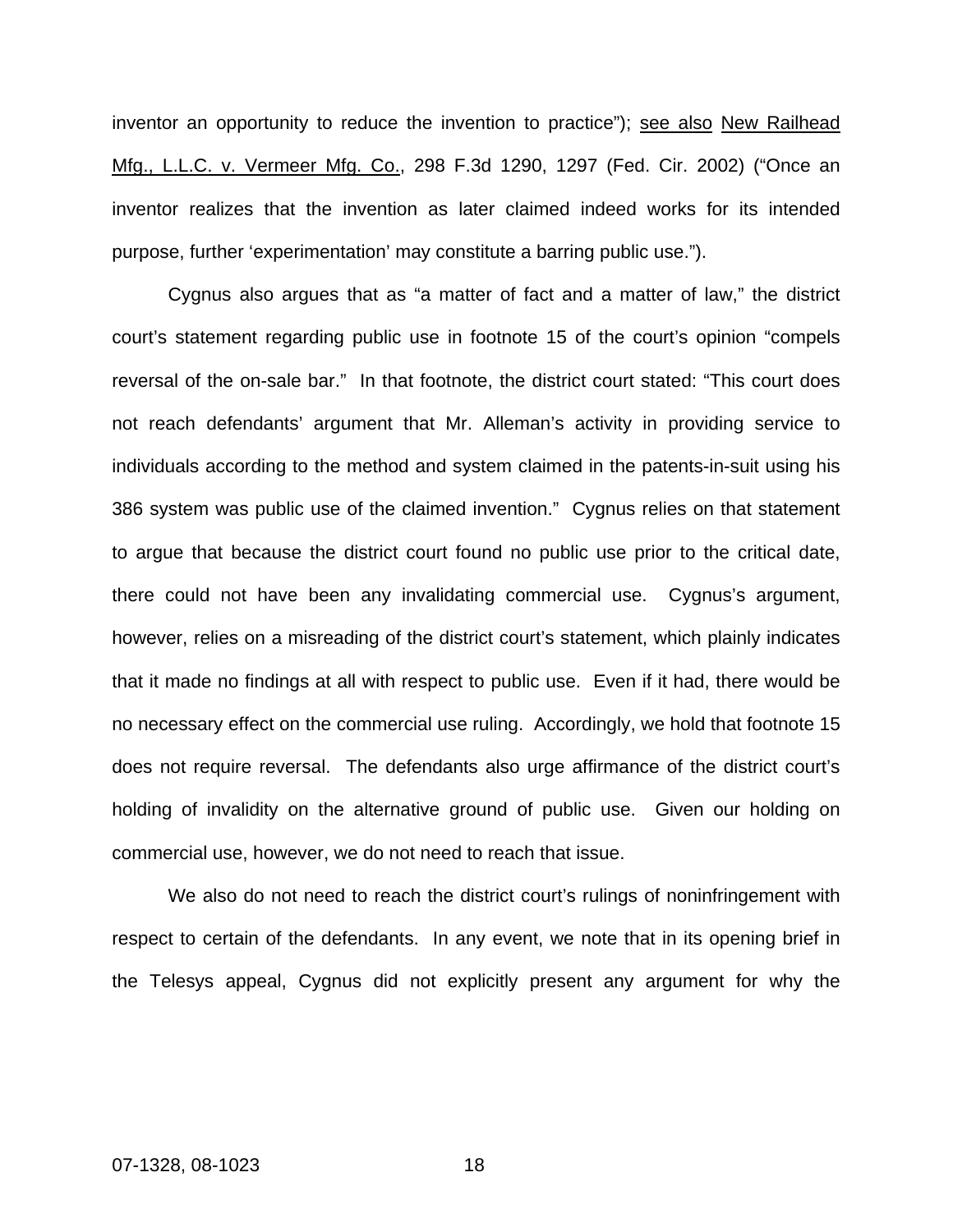summary judgment of noninfringement should be reversed. Hence, any such arguments have been waived. $3$ 

IV

In addition to the issues common to both appeals, Cygnus raises in its appeal against AT&T the district court's dismissal of its trade secret misappropriation claims on statute of limitations grounds. In its second amended complaint, Cygnus claimed that during negotiations with AT&T in the mid-1990s, it had given AT&T access to its computerized callback technology, including the patent applications that issued as the patents-in-suit. Although AT&T ultimately declined to enter into a business relationship with Cygnus, it launched its own computerized callback service in 1996. Cygnus alleges that AT&T's service used Cygnus's technology.

The district court dismissed Cygnus's complaint as time-barred under the threeyear statute of limitations for trade secret misappropriation under Minnesota state law. Minn. Stat. § 325C.06. Under Minnesota law, the statute of limitations begins to run once a lawsuit could survive a motion to dismiss for failure to state a claim. Hermann v. McMenomy & Severson, 590 N.W.2d 641, 643 (Minn. 1999). The district court found that the allegations in Cygnus's second amended complaint demonstrated that Cygnus was in possession of sufficient facts to state a claim for trade secret misappropriation as of August 30, 1996. Specifically, the district court relied on the complaint's allegations that AT&T publicly announced its plan to launch a callback service on August 30, 1996,

<span id="page-23-0"></span> $\frac{1}{3}$  $3$  The district court entered summary judgment of noninfringement with respect to only some of the Telesys defendants: United World Telecom, World Link, Inc., Americom, and A.M.S. Voicecom, Inc.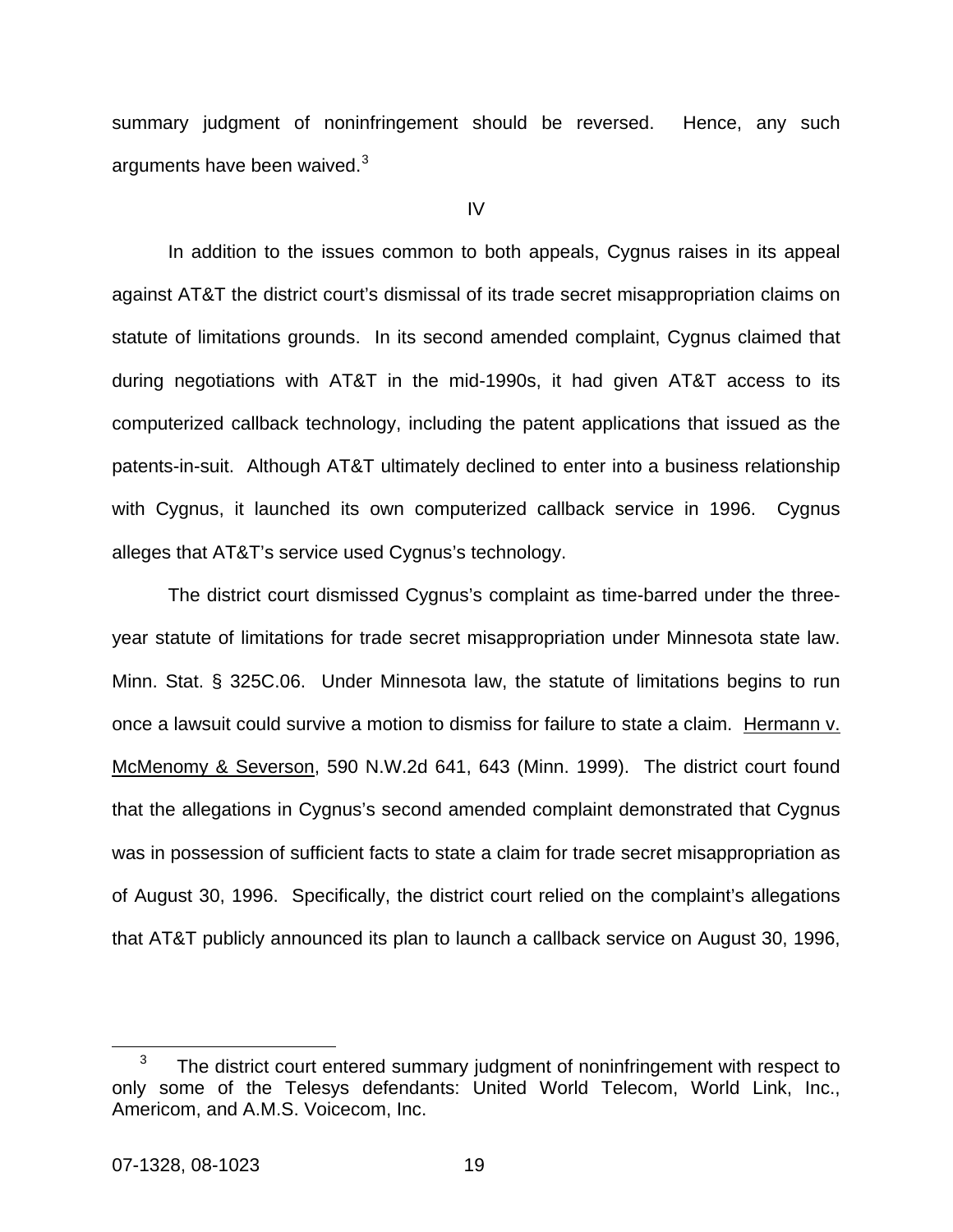and that AT&T had acknowledged receipt of Cygnus's callback patent applications, providing Cygnus with notice that AT&T had access to its trade secrets.

 Cygnus argues on appeal, as it did before the district court, that the statute of limitations should not have started running until 2005, when AT&T's counsel allegedly admitted during an in-court argument that AT&T used Cygnus's technology in its 1996 callback services. Cygnus claims that it had no reason to suspect misappropriation by AT&T before that time, particularly because the negotiations between the two companies had led Cygnus to believe that AT&T would pay a royalty if it decided to use Cygnus's technology. Cygnus also argues that before the 2005 admission, it had no means of knowing whether AT&T was using the precise callback technology encompassed by its patents, or some variant of that technology.

We affirm the district court's ruling. Between knowing that AT&T had access to Cygnus's proprietary callback technology and knowing of AT&T's launch of its callback services, Cygnus had possession of sufficient facts to allege trade secret misappropriation, and that is all that Minnesota law requires. See Dalton v. Dow Chem. Co., 158 N.W.2d 580, 584 (Minn. 1968) ("The period within which the action must be brought commences when the right of action accrues.").

 Cygnus also argues that AT&T fraudulently concealed its interest in Cygnus's callback technology, and that the statute of limitations should therefore be tolled. Although that argument was not made below, it would not merit reversal of the district court's decision in any event. The district court's ruling was based on its conclusion that Cygnus had enough information as of 1996 to file a trade secret misappropriation suit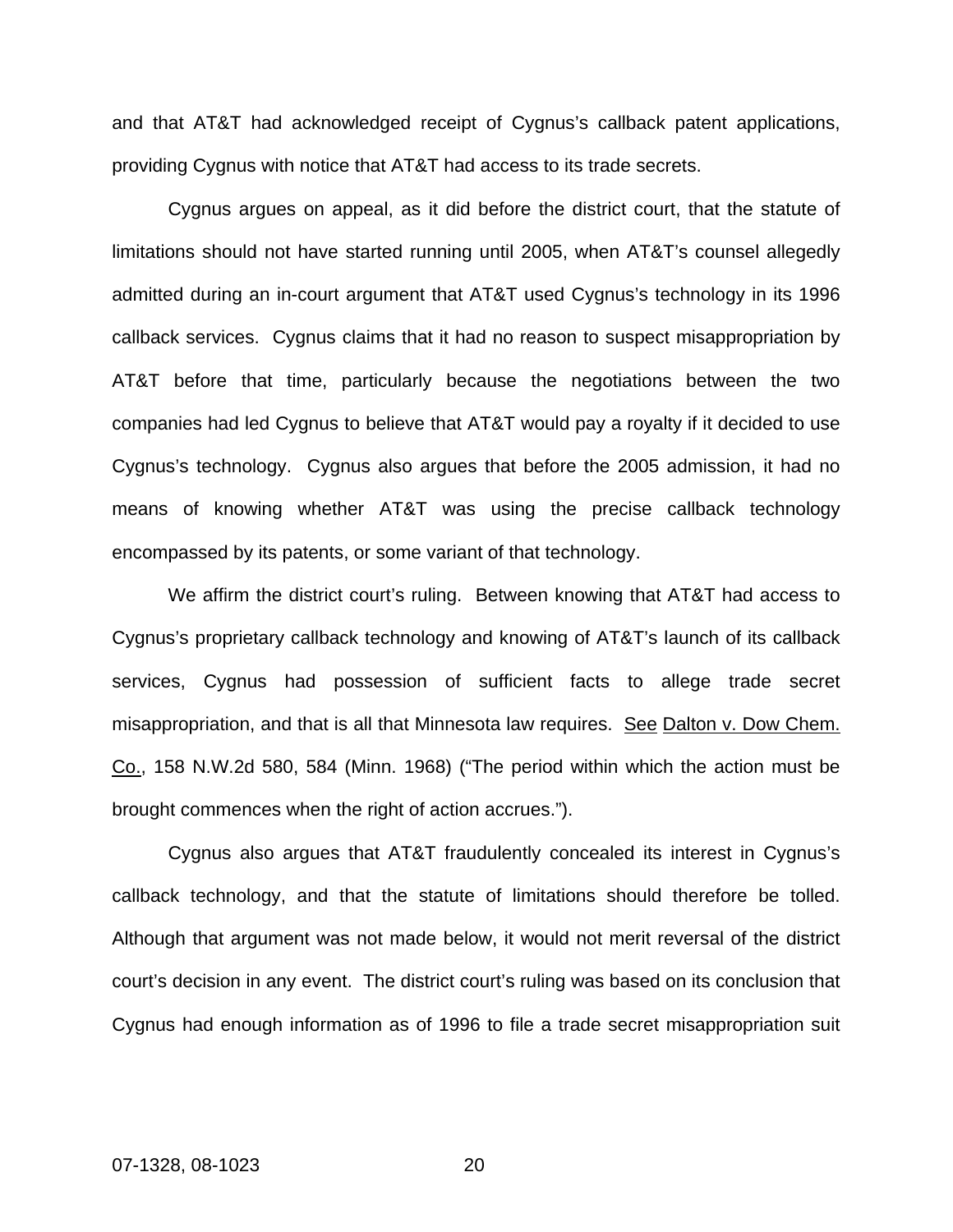against AT&T. Given Cygnus's possession of sufficient facts to state a claim, it is irrelevant whether AT&T may have concealed anything else.

Finally, Cygnus alleges that AT&T is liable for a breach of promise to pay commissions for its use of callback technology. That claim was not pleaded or presented to the district court below. Accordingly, we do not consider it for the first time on appeal.

V

 Apart from the merits of the appeal, Cygnus and defendant AT&T have submitted detailed motions to this court regarding the contents of the joint appendix and the costs associated with the production of the appendix. Cygnus moved to assess costs for being forced to include improper materials in the appendix, and AT&T moved to strike portions of the joint appendix and Cygnus's reply brief. For the following reasons, both parties' motions are denied.

A

Cygnus moved to assess costs against AT&T for preparing parts of the appendix that were allegedly "prohibited." Federal Circuit Rule 30(a)(2)(D) provides: "If the appellant considers that parts of the record have been referenced in violation of this rule, the appellant may so advise the appellee and the appellee must advance the costs of including those parts in the appendix." Cygnus contends that AT&T designated a total of 954 unnecessary pages for the appendix, which entitles Cygnus to compensation in the amount of \$958.27.

Cygnus first objects to AT&T's inclusion of the briefs underlying the district court's order to dismiss Cygnus's trade secret misappropriation claims under Rule 12 of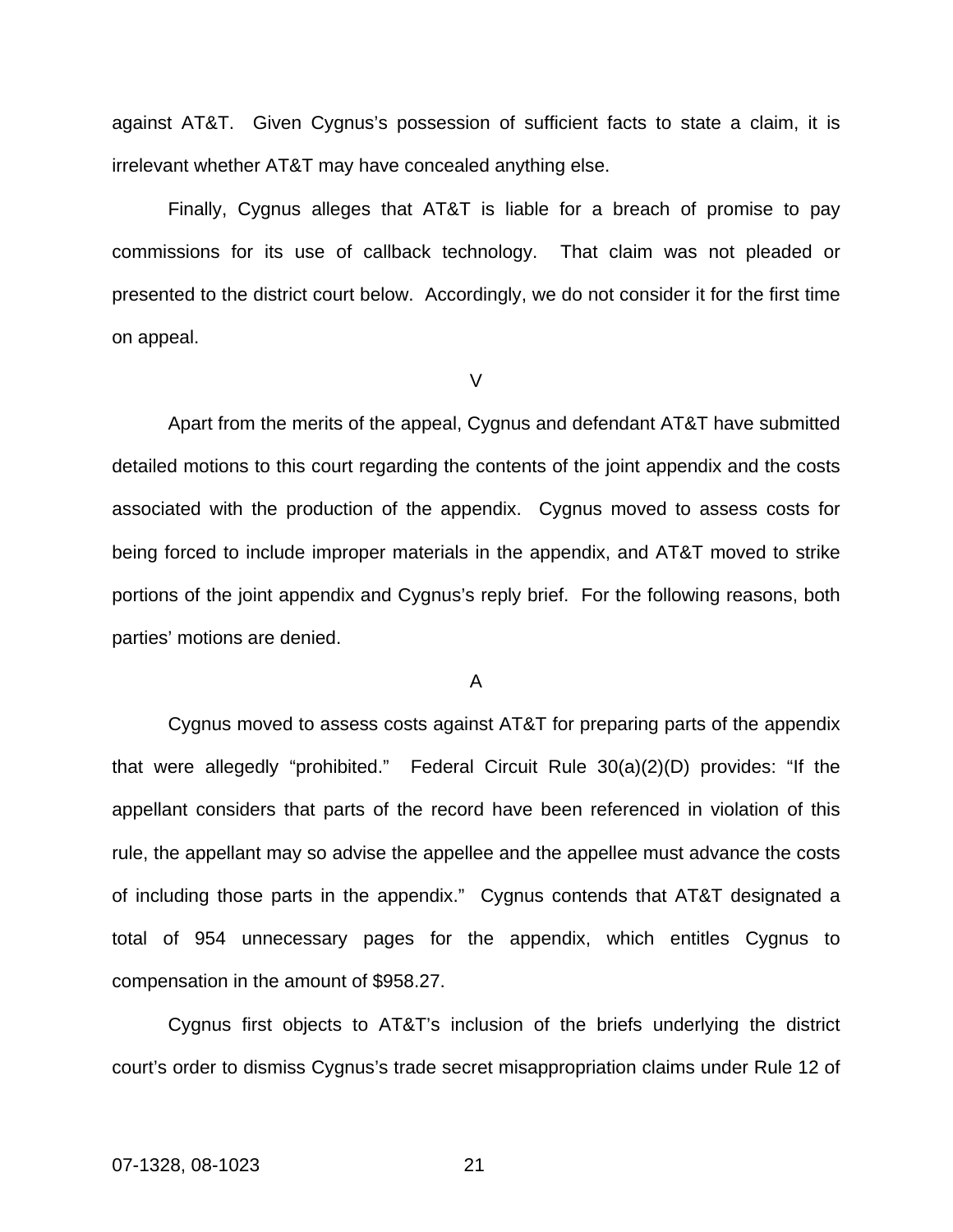the Federal Rules of Civil Procedure. Cygnus acknowledges that in an appeal from the grant of summary judgment, the Federal Circuit Rules permit the inclusion in the appendix of the summary judgment briefing in its entirety. Fed. Cir. R. 30(a)(2)(F)(iii). Cygnus contends, however, that there is no justification for including all of the Rule 12 briefing, especially given that the district court expressly declined to convert the motion into one for summary judgment. While Federal Circuit Rule 30 expressly refers only to summary judgment, it is relevant by analogy to the inclusion of the briefing on a motion to dismiss where the propriety of a dismissal order is at issue on appeal. Counsel should use their considered judgment in determining whether inclusion of such briefing is always necessary, particularly where the briefing is lengthy or many of the issues below are not raised on appeal. However, Cygnus has not presented any such arguments for why inclusion of the particular briefing at issue in this case was wasteful. Accordingly, we decline to find that the inclusion of that material was improper.

 Cygnus also objects to AT&T's alleged duplication of materials already present in the portion of the appendix that Cygnus designated. In particular, Cygnus objects to AT&T's duplication of parts of Defendants' Joint Motion for Summary Judgment for Invalidity under 35 U.S.C. § 102(b), the associated declaration, and some of the exhibits. AT&T responded by explaining that its version included the table of contents and two exhibits that were omitted from Cygnus's version. Although duplication in the appendix should generally be avoided, AT&T explains that inclusion of all the summary judgment briefing and associated declarations in one distinct part of the appendix was pertinent to support one of AT&T's primary arguments on appeal, namely that Cygnus cited to parts of the record below that were not before the district court in the section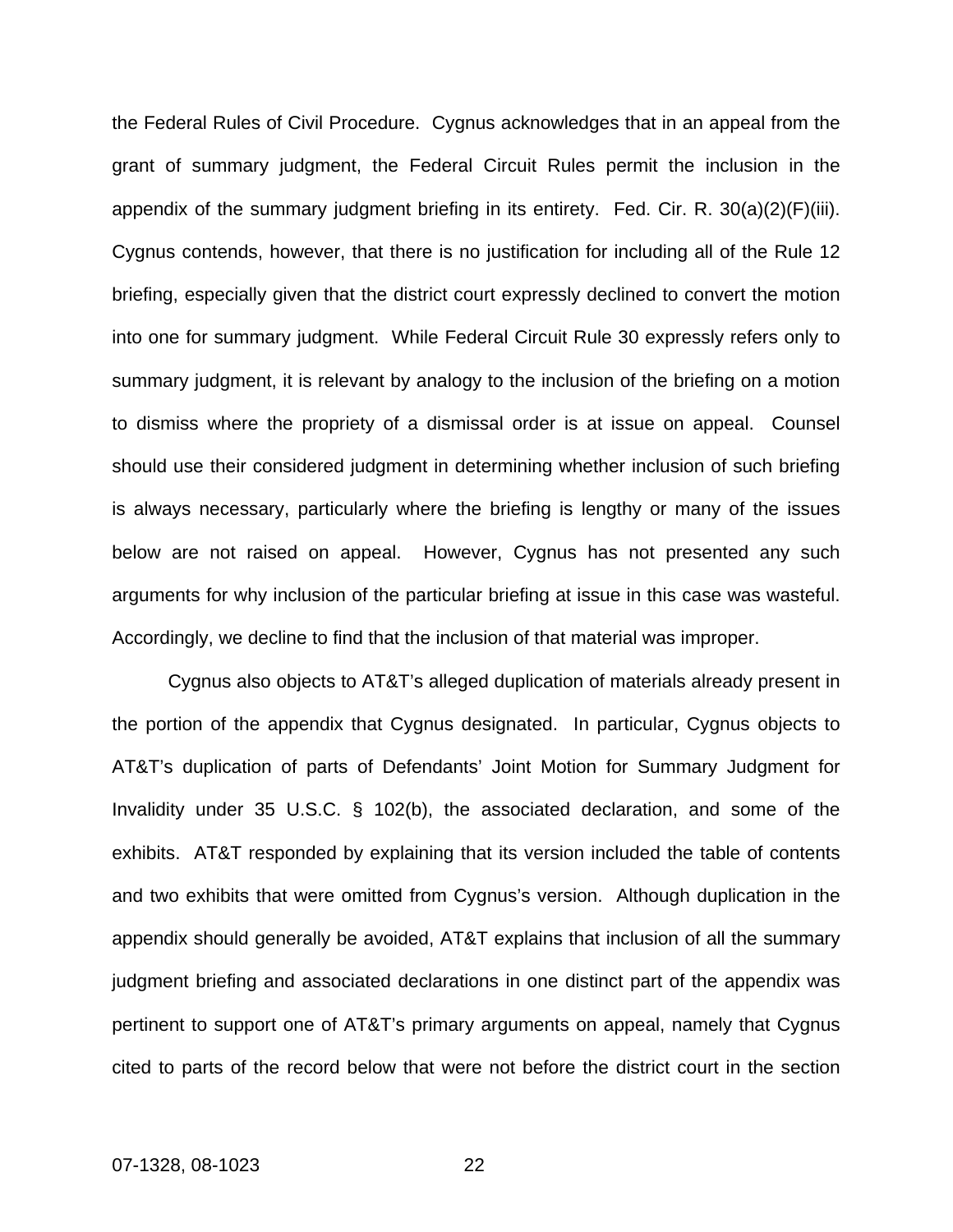102(b) summary judgment briefing. Cygnus objects to that justification and argues, as it did on the merits, that it was entitled to cite anything in the record on appeal to make its case for overturning the section 102(b) summary judgment ruling. As we explained earlier, that argument is incorrect. Hence, AT&T's proffered reason for including the material at issue has merit, and we do not find it appropriate to assess costs in connection with that material.

 Although Cygnus does not present additional argument in its opening motion on the remainder of the allegedly improper 954 pages, it appears to have incorporated by reference arguments it made in an email exchange with AT&T. In that exchange, Cygnus objected to the inclusion of the section 102(b) summary judgment briefing. Again citing Federal Circuit Rule 30(a)(2)(F)(iii), Cygnus argues that the rule allows the inclusion of the full summary judgment briefing only where summary judgment is the "sole" issue on appeal. Because other issues were appealed, Cygnus argues that including the full briefing was not proper. As noted, however, nothing in the cited rule prohibits the inclusion of the full summary judgment briefing in other instances when it is relevant to the issues raised on appeal. In this case, where it was important for the court to examine precisely what was submitted to the district court in connection with the summary judgment motion, the inclusion of the associated briefing was appropriate. Accordingly, Cygnus's objections with respect to AT&T's index numbers 291, 304, 309, 400, 409, 423, 113, 657, 664, 741, 679, 709, and 725 on this basis are unfounded and no costs will be assessed relating to those materials.

In the email exchange, Cygnus also alleged a series of other duplications, including AT&T's index numbers 182, 530, 679, 725, and 741. The materials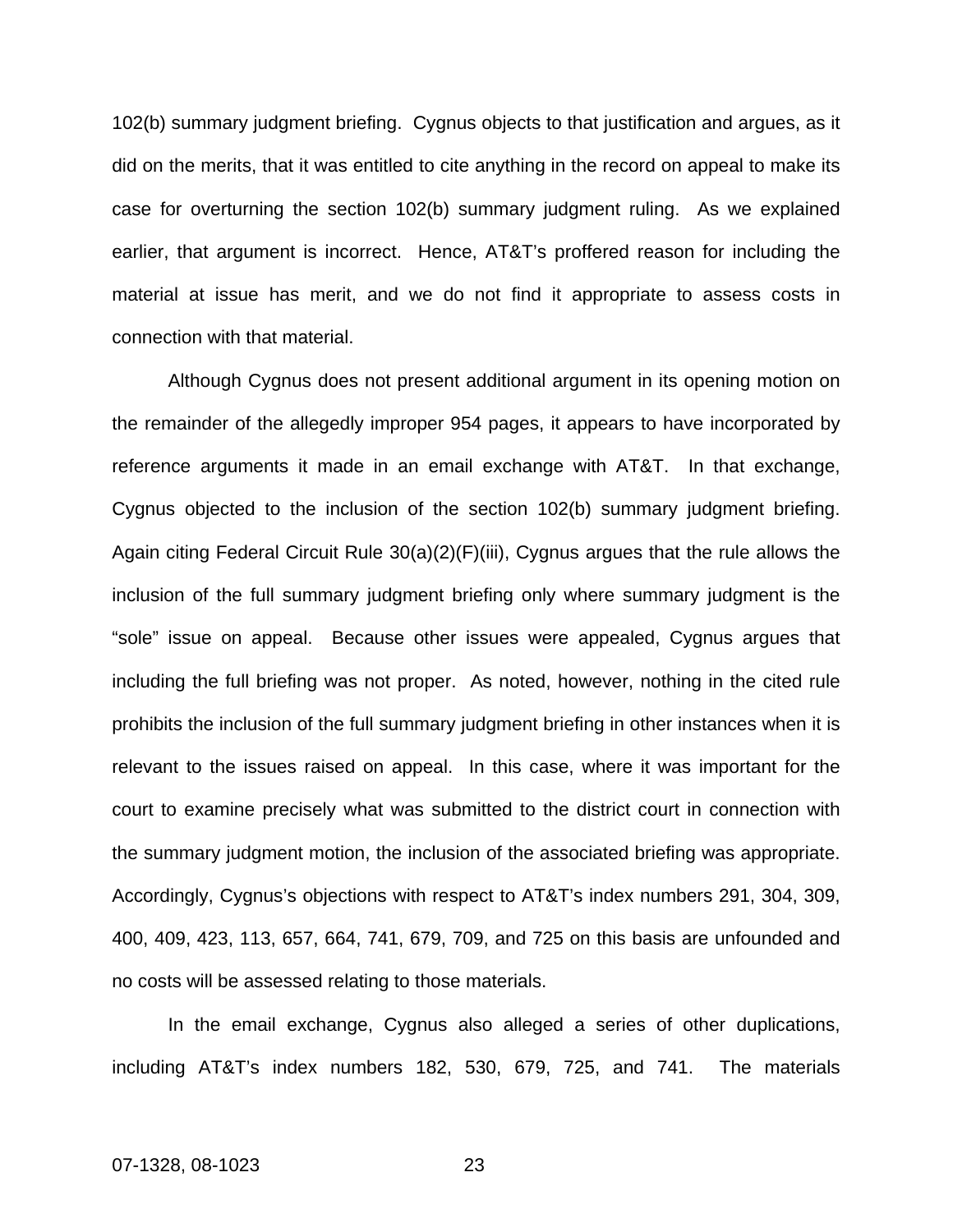corresponding to AT&T's index number 679 were subsequently deleted from Cygnus's portion of the appendix. The remaining duplications total 35 pages. That amount of duplication, while not to be encouraged, is de minimis and does not warrant assessing  $costs<sup>4</sup>$  $costs<sup>4</sup>$  $costs<sup>4</sup>$  An additional index number that was allegedly duplicated, index number 735, was not included in AT&T's final index and will therefore be disregarded.

 In the email exchange, Cygnus further contended that several of AT&T's appendix materials were barred from inclusion by Federal Circuit Rule 30(a)(2)(E)(i), which provides that "briefs and memoranda in their entirety" should not be included in the joint appendix "except by leave of the court" or as "otherwise provided in Federal Circuit Rule 30." The index numbers that Cygnus has listed, however, are not briefs or memoranda.<sup>[5](#page-28-1)</sup> Because those pages are not precluded by Rule  $30(a)(2)(E)(i)$  and because Cygnus makes no additional arguments for why those pages were improper, we find that the materials were properly included and that AT&T should not be assessed costs in connection with the inclusion of those pages.

Finally, the email exchange suggested that Cygnus contested the inclusion of any materials from the consolidated multidistrict litigation in the joint appendix on the ground that the instant appeal pertains to AT&T alone. In particular, Cygnus objected to

<span id="page-28-0"></span> $\frac{1}{4}$  In the email exchange, AT&T also claimed, by way of explaining why some of the duplication may have occurred, that it was not provided with a clear index of what materials Cygnus had already included in the index.

<span id="page-28-1"></span> 5 The relevant AT&T index numbers are numbers 115 (Declaration of Gregory Wood, dated Sept. 29, 2006); 352 (Order Granting Defendant's Motion for Partial Summary Judgment on the Pleadings, dated Feb. 10, 2005); 384 (Second Amended Complaint, dated March 14, 2005); 401 (Declaration of Gregory Wood, dated April 4, 2005); 530 (Order Granting Defendant's Second Motion for Judgment, dated November 29, 2005); 681 (Declaration of Gregory Wood, dated Oct. 27, 2006); 746 (Objections and Request to Strike Declaration of James Alleman).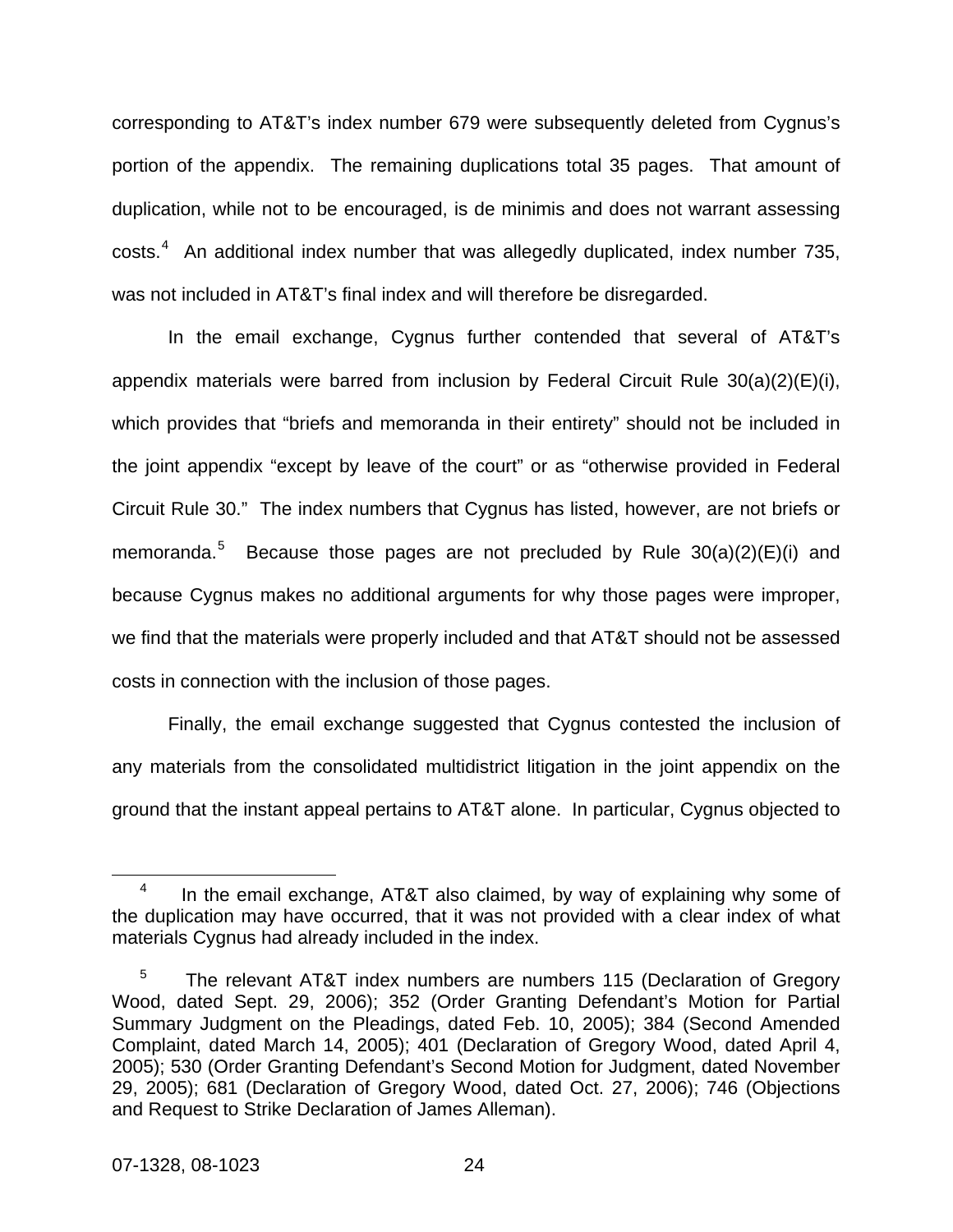the inclusion of the docket report from the multidistrict litigation and a three-page order in the multidistrict litigation. However, the issues presented by Cygnus in its opening brief pertain to events that occurred in the multidistrict litigation, particularly the summary judgment of invalidity under section 102(b). Hence, the inclusion of materials from the multidistrict litigation is entirely appropriate. Indeed, Federal Circuit Rule 30(a)(2)(A)(i) requires inclusion of those docket sheets. No costs will be assessed for those pages.

We note that Cygnus cites to Federal Circuit Rule 30(a)(2)(D) for the proposition that AT&T should have advanced Cygnus the costs based on Cygnus's representation that AT&T's materials were improper. The rule does provide for the immediate transfer of funds, but because Cygnus would now have to return the \$958.27 in costs, any argument on that ground is moot.

#### B

 AT&T moved to strike portions of the appendix and of several sentences from Cygnus's reply brief. AT&T lists seven sections of the appendix—index numbers 23, 25, 111, and 112—that it contends were not a part of the record below. $6$  AT&T also argues that two items—index numbers 35 and 37—were not before the district court in connection with any of the issues raised on appeal. The record on appeal includes "the original papers and exhibits filed in the district court." Fed. R. App. P. 10(a). Consequently, because AT&T essentially admits that items 35 and 37 were filed in the court below, AT&T's motion with respect to those items is denied.

<span id="page-29-0"></span> <sup>6</sup>  $6$  AT&T initially requested striking index number 34, but it withdrew that motion in its reply brief.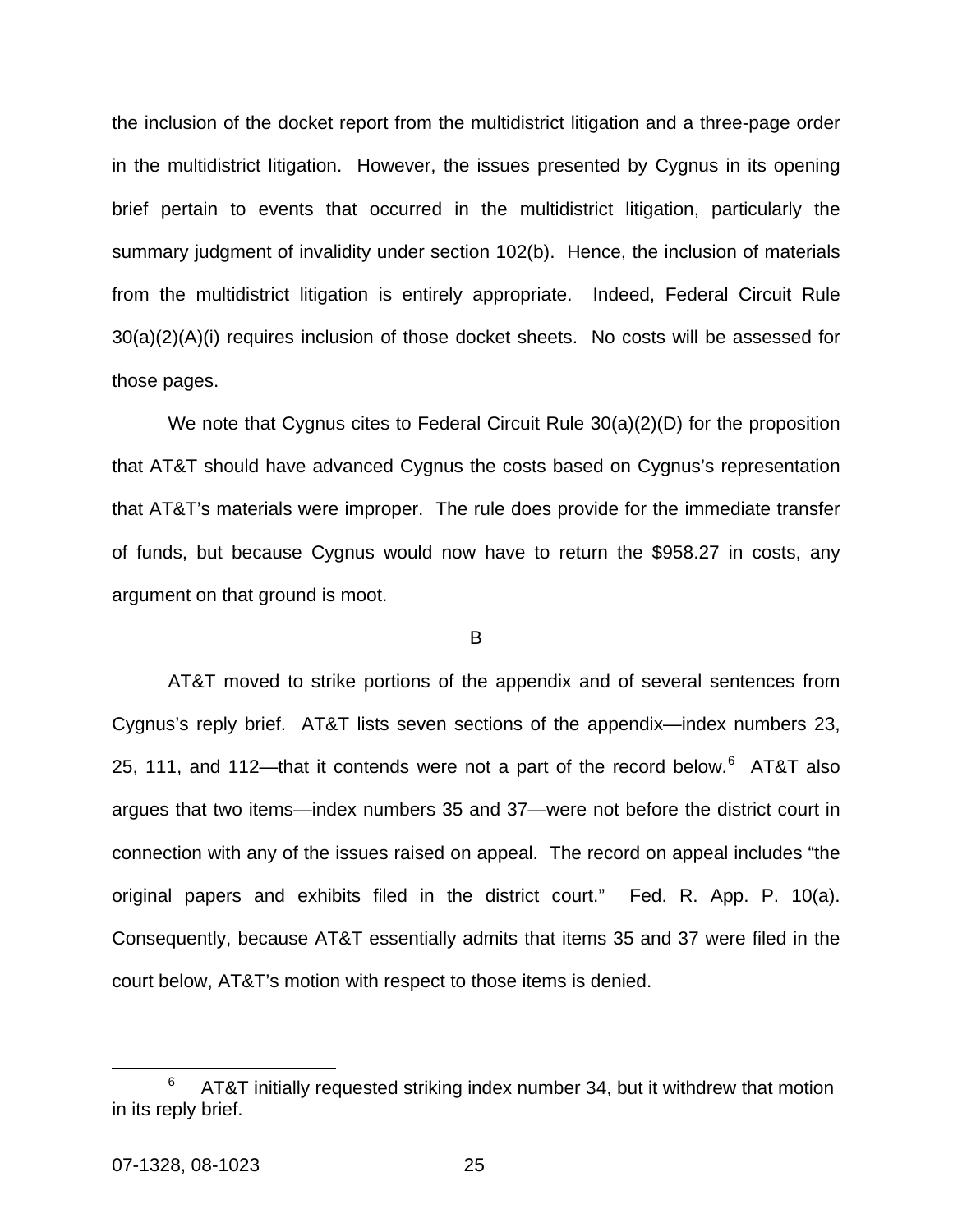In its opposition, Cygnus claimed that the remaining items had been submitted at various times to the district court. Cygnus argued that index number 23, the 1994 Alleman declaration, was attached as an exhibit to Mr. Alleman's deposition, but Cygnus provides no indication of whether the declaration was submitted to the district court in connection with any filings. Because this court did not consider the 1994 Alleman declaration in conjunction with any of the legal issues raised on this appeal, the motion to strike is deemed moot.

 Cygnus argues that index numbers 25, 111, and 112 were submitted to the district court in conjunction with a filing on May 4, 2007. After supplemental briefing, this court is satisfied that those three documents were included as attachments to that filing. The motion to strike them is therefore denied. As we noted earlier, however, those documents were presented to the district court after all the briefing on the appealed issues was complete. Therefore, while the documents are part of the record, this court has not considered them in conjunction with any of the appealed issues.

 Finally, AT&T has moved to strike various portions of Cygnus's reply brief that make accusations against AT&T and its counsel, such as "AT&T is not telling the truth," "AT&T lied to the court . . . It was a lie to state that the 386 system was commercially used," and "AT&T suborned false testimony, a crime. The case should be remanded to the district court to refer the crime to the appropriate authorities for investigation." This court does not condone ad hominem attacks. Typically, however, such attacks do more harm than good to the party that launches them. At this point, because we see no useful purpose that would be served by taking a black marker to a few lines from the appellant's reply brief, we deny the motion.